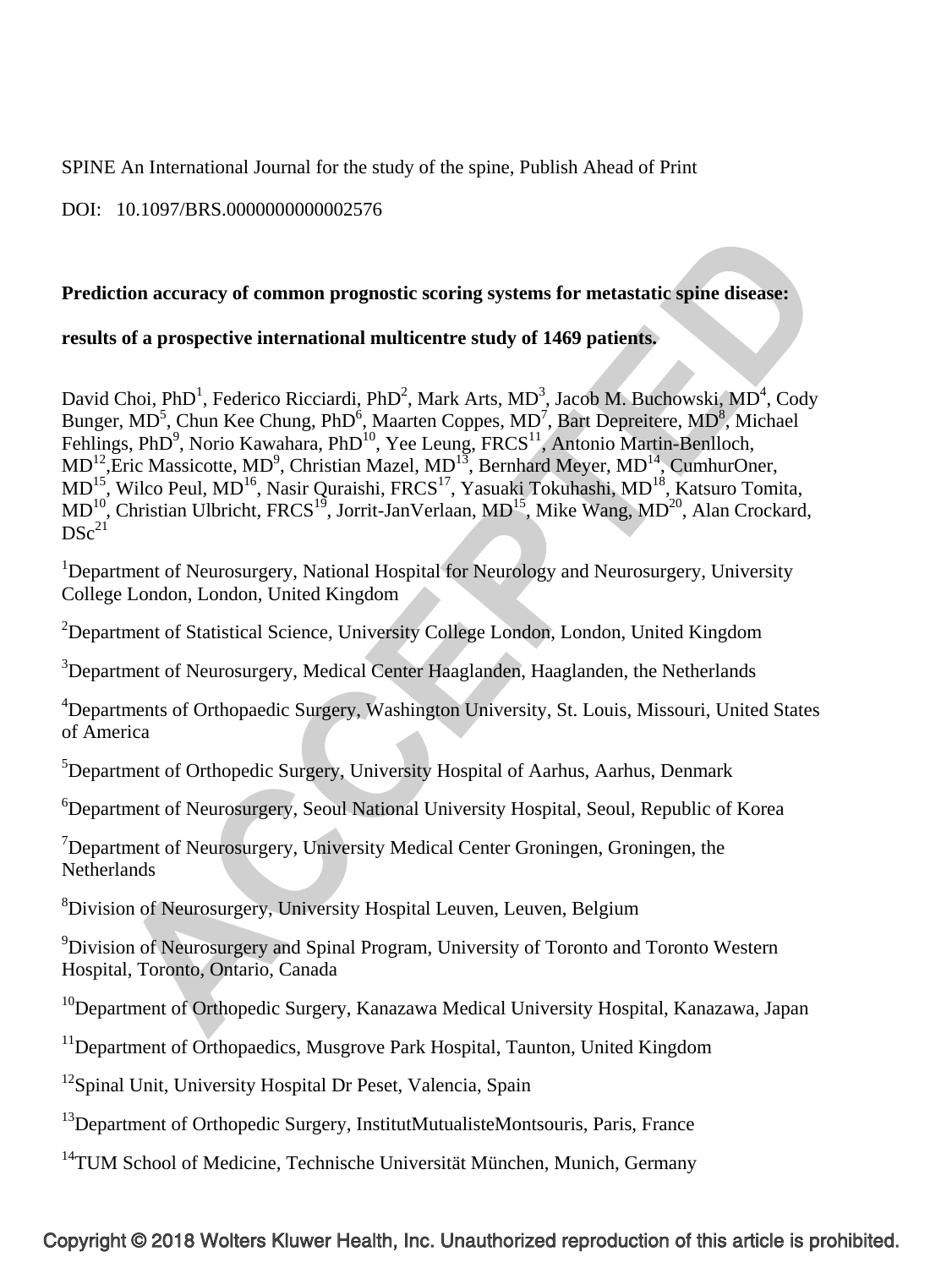<sup>15</sup>Department of Orthopedic Surgery, University Medical Center Utrecht, Utrecht, the **Netherlands** 

<sup>16</sup>Department of Neurosurgery, Leiden University Medical Centre, Leiden, the Netherlands

<sup>17</sup>Centre for Spine Studies and Surgery, Queens Medical Centre, Nottingham, United Kingdom

<sup>18</sup>Department of Orthopaedic Surgery, Nihon University School of Medicine, Tokyo, Japan

19Department of Neurosurgery, Charing Cross Hospital, London, United Kingdom

<sup>20</sup>Department of Neurosurgery, University of Miami Hospital, Miami, Florida, United States of America

<sup>21</sup>Department of Neurosurgery, National Hospital for Neurology and Neurosurgery, University College London, London, United Kingdom

## **Corresponding author**

Mr. David Choi

Department of Neurosurgery

The National Hospital for Neurology and Neurosurgery

Queen Square, London WC1N 3BG, UK

Fax number +44 203 448 3340

Telephone +44 203 448 3395

e-mail david.choi@uclh.nhs.uk

The manuscript submitted does not contain information about medical device(s)/drug(s).

This work was carried out by the Global Spine Tumour Study Group, which receives funding from DePuy Synthes and charitable donations from patients. Part of this work was performed at University College London Hospitals, which receives funding from the UK National Institute for Health Research Biomedical Research Centre.

Relevant financial activities outside the submitted work:board membership, consultancy, royalties, payment for lecture, grants.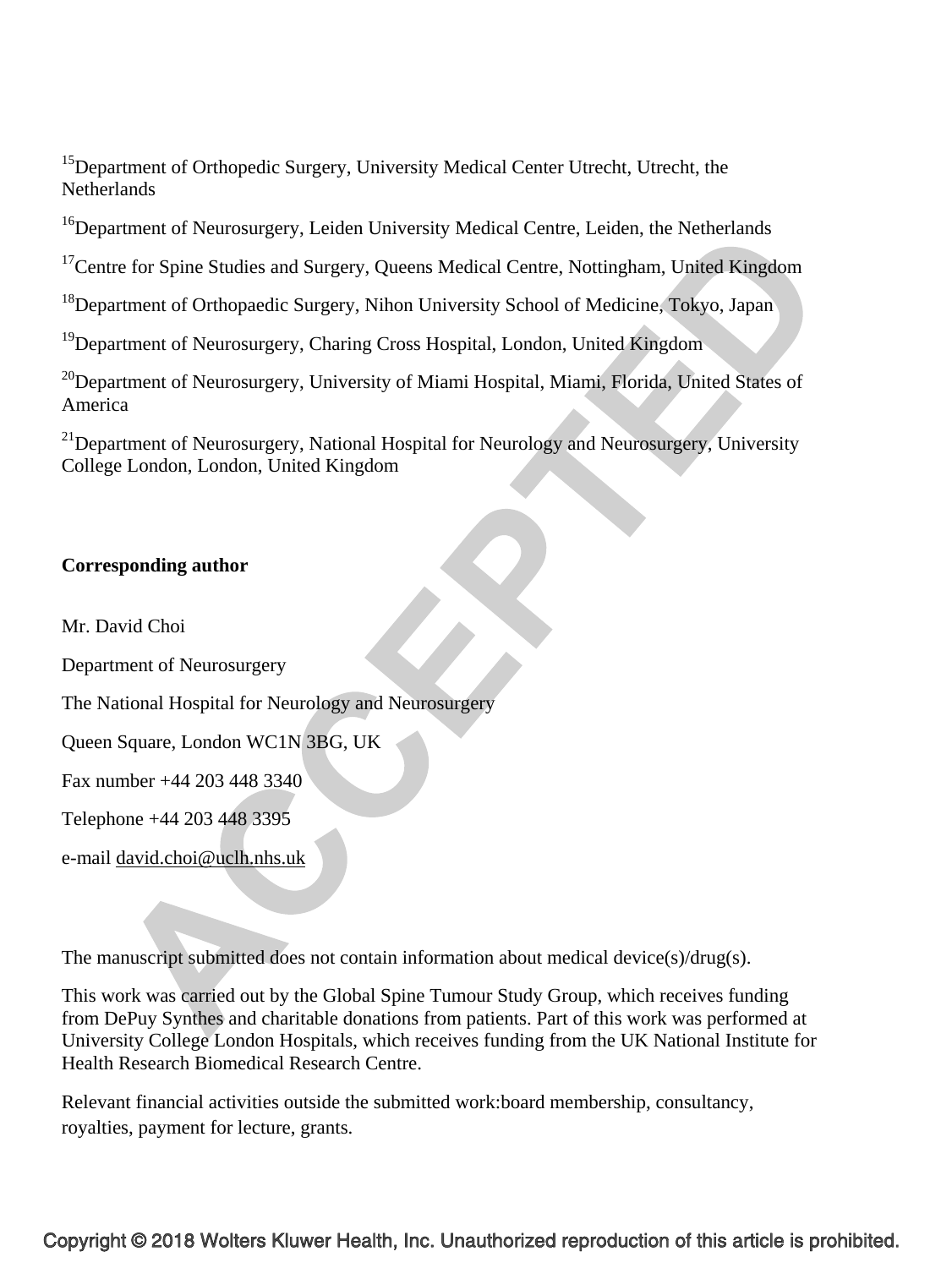#### **ABSTRACT**

**Study Design:** A prospective multicenter cohort study.

**Objective:** To assess the clinical accuracy of six commonly cited prognostic scoring systems for patients with spinal metastases.

**Summary of Background Data:** There are presently several available methods for the estimation of prognosis in metastatic spinal disease, but none are universally accepted by surgeons for clinical use. These scoring systems have not been rigorously tested and validated in large datasets to see if they are reliable enough to inform day-to-day patient management decisions. We tested these scoring systems in a large cohort of patients. A total of 1,469 patients were recruited into a secure internet database, and prospectively collected data were analysed to assess the accuracy of published prognostic scoring systems.

**Methods:** We assessed six prognostic scoring systems, described by the first authors Tomita, Tokuhashi, Bauer, Van der Linden, Rades, and Bollen. Kaplan Meier survival estimates were created for different patient subgroups as described in the original publications. Harrell's Cstatistic was calculated for the survival estimates, to assess the concordance between estimated and actual survival.

**Results:** All the prognostic scoring systems tested were able to categorize patients into separate prognostic groups with different overall survivals. However none of the scores were able to achieve "good concordance" as assessed by Harrell's C-statistic. The score of Bollen and colleagues was found to be the most accurate, with a Harrell's C-statistic of 0.66.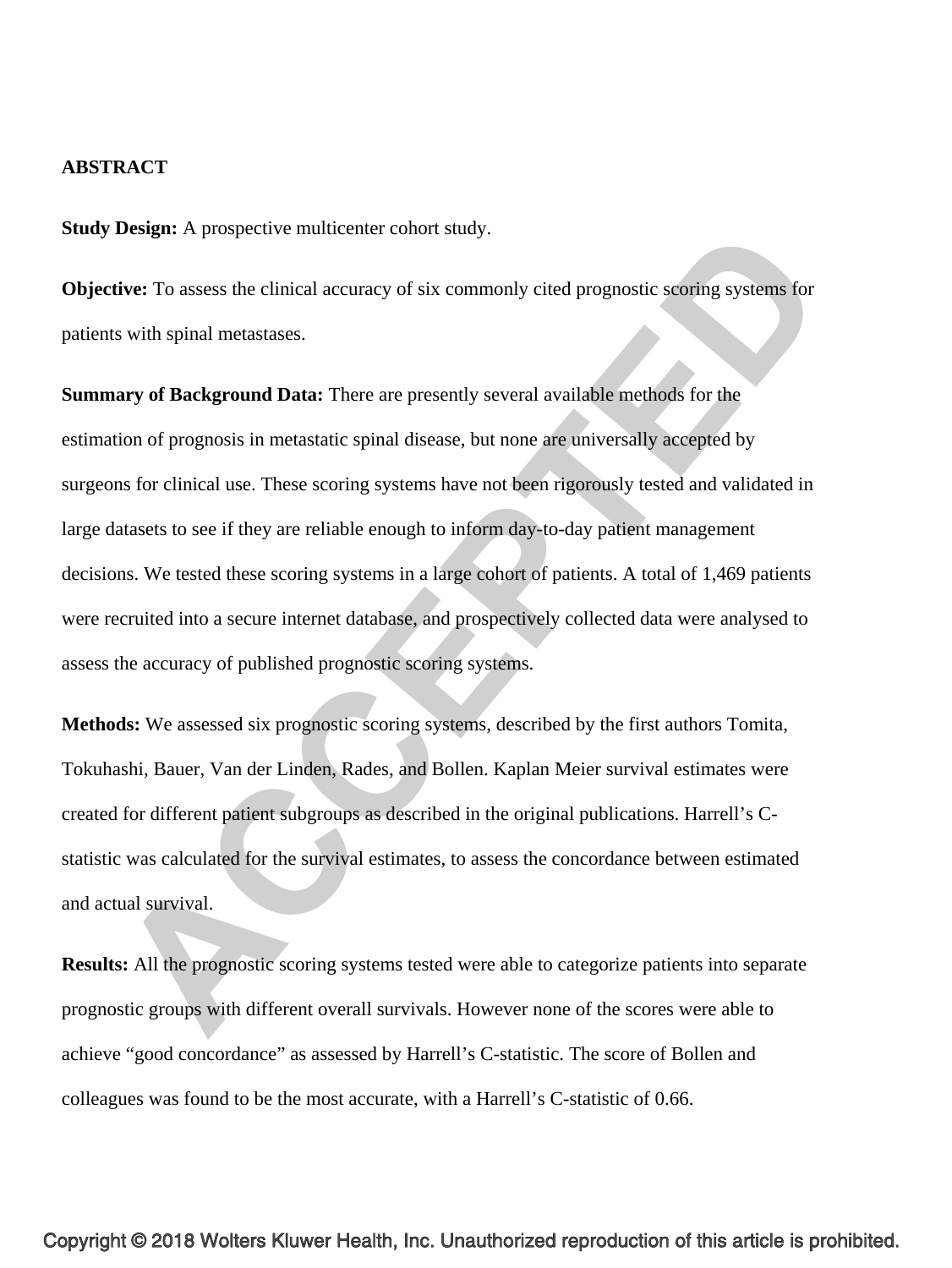**Conclusions:** No prognostic scoring system was found to have a good predictive value. The scores of Bollen and Tomita were the most effective with Harrell's C-statistic of 0.66 and 0.65 respectively. Prognostic scoring systems are calculated using data from previous years, and are subject to inaccuracies as treatments advance in the interim. We suggest that other methods of assessing prognosis should be explored, such as prognostic risk calculation.

**Key Words:**Metastasis; Spine; Surgery; Prediction; Prognosis; Survival; Score

**Level of Evidence:**3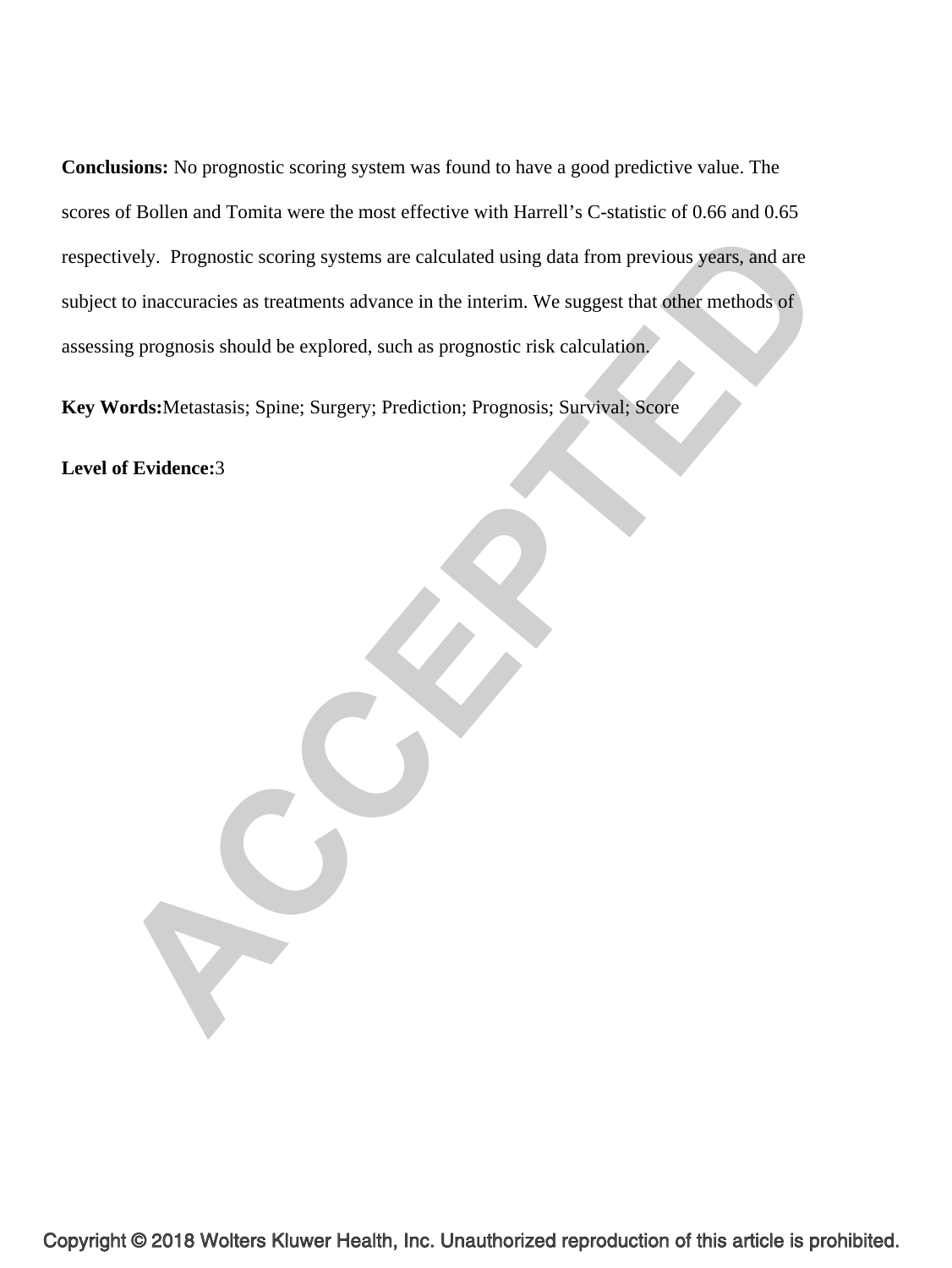#### **INTRODUCTION**

Spinal metastases are common in patients with cancer, and may be found in 70% of patients with cancer. In addition, up to 10% of patients with cancer present with cord compression and neurological symptoms.(1)

Symptomatic spinal metastases may be treated with surgery, radiotherapy, or combination of treatments to minimise pain, instability or neurological impairment. These treatments, however, are associated with side effects or complications, and therefore it is important to match the level of intervention with the prognosis of the patient to avoid exposing the patient to unnecessary risk.

The Global Spine Tumour Study Group is a group of spine surgeons from around the world who are together studying the outcome of surgery for spinal metastases by using a secure internet registry of consecutive surgeries for patients with symptomatic spinal metastases.(2) One of the principal aims of the registry database was to assess the outcome of surgery for spinal metastases and assess factors which might predict the outcome after treatment, to better inform clinicians and allow patient choice(3). Previously there have been very few reports of quality of life after surgery in this vulnerable patient group (4)and therefore these data will benefit decision making in symptomatic spinal metastases.

Predicting who is likely to benefit from surgery may be calculated mathematically if we analyse patient cohorts and identify those pre-operative factors that are associated with outcome measures such as survival and quality of life(5). However, these mathematical models will never be precise and will be subject to "noise" due to unknown predictors or random variation.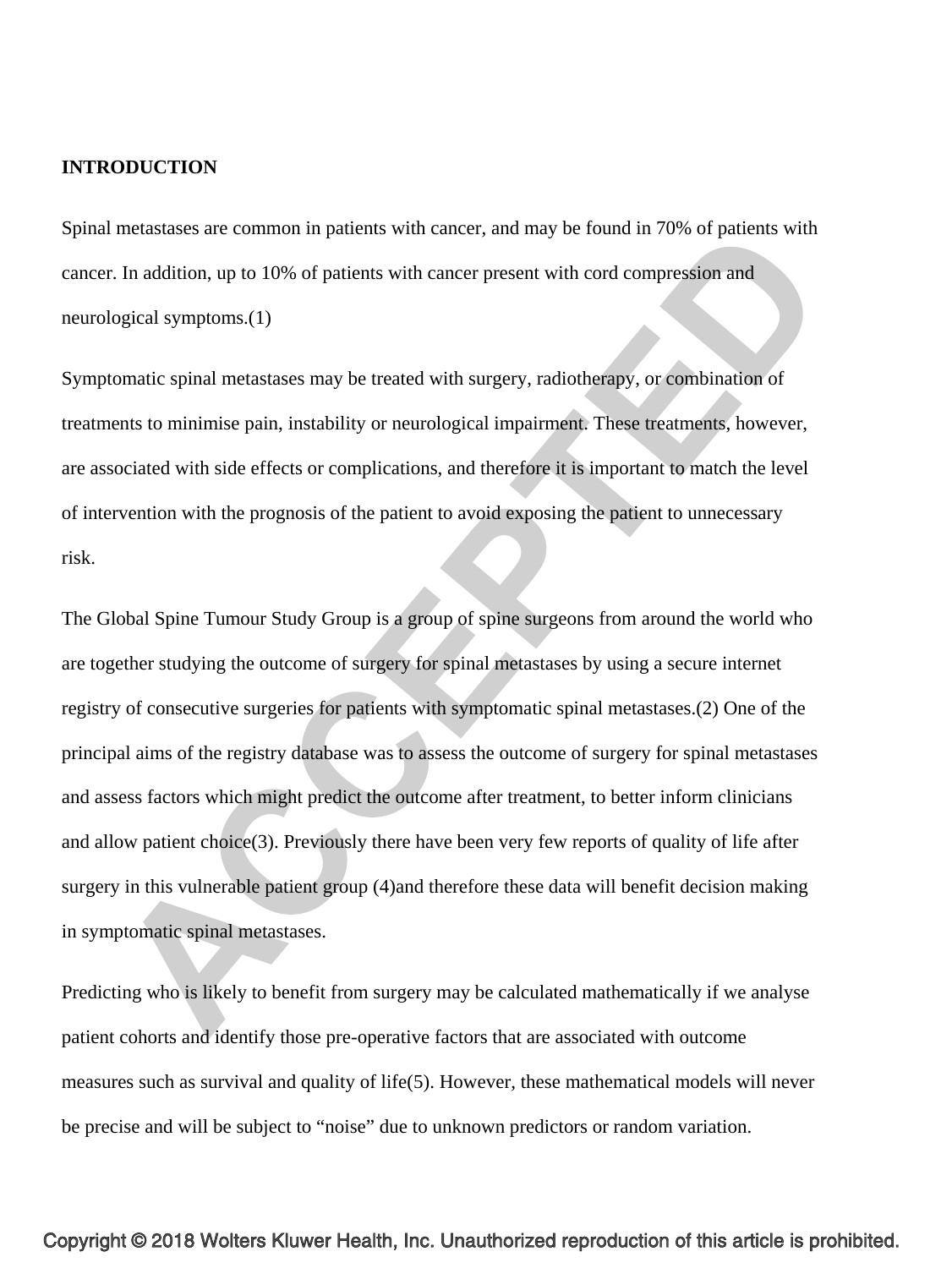Individual prognostic scores will not necessarily be generalisable since they will depend on the selection bias of the cohort being studied.

Despite a degree of random variation, scientific prediction is still useful todetermine factors that might help a clinician and patient decide which treatment is the most appropriate. Performing a technically challenging, risky and painful operation on a patient who is unlikely to survive to appreciate the benefits of the surgery would be inappropriate. Conversely, avoiding surgery in a patient who would clearly benefit would be equally incorrect.

Several prognostic scoring systems have been published to help predict the survival of patients with metastatic spine disease, undergoing treatment with either surgery, radiotherapy, or combination of treatments. The most cited prognostic scoring systems are those of Tomita(6) and Tokuhashi(7), but other published systems include those of Bauer(8), van der Linden(9), Rades(10) and Bollen(11).

Tomita et al. developed a scoring system including primary tumour type, presence of visceral metastases and number of bone metastases including the spine, based on data from 67 patients. This produced a total prognostic score between 2 to 10, and Tomita et al. divided patients into four distinct prognostic groups (2-3, 4-5, 6-7, 8-10), which determined the treatment goal. (6)

Tokuhashi et al. originally published a scoring system in 1990, (7)which was later revised to include more primary tumour subgroups, (12)as well as the number of spinal, visceral, extraspinal bone metastases, Karnofsky performance status, Frankel neurological grade and the ability to walk. This generated a prognostic score between 0-15, and Tokuhashi et al considered patients in three management categories, scoring 0-8, 9-11, 12-15.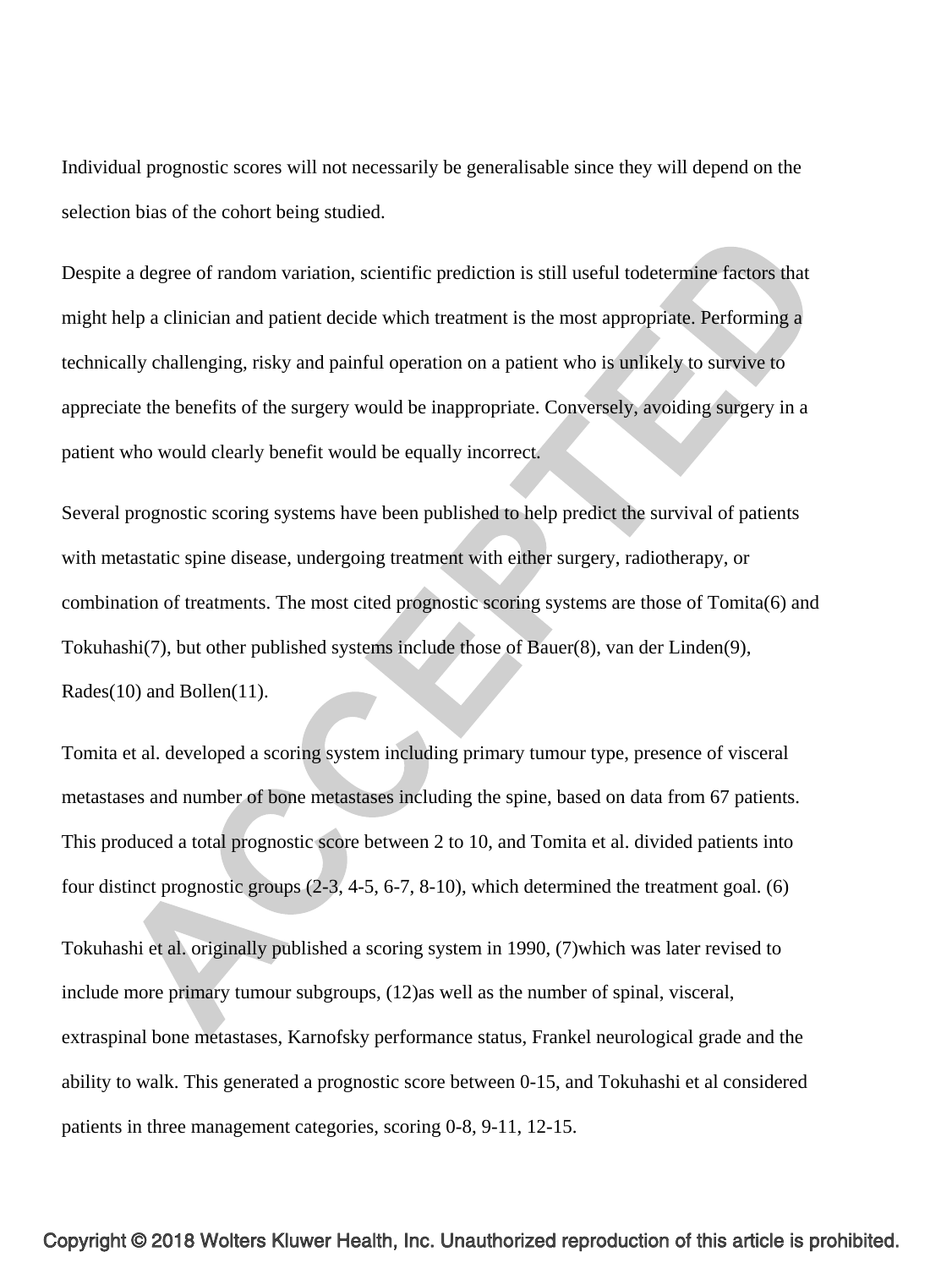Bauer and Wedin(8) developed a scoring system based on data from 153 patients, assessing the primary tumour type, skeletal and visceral metastases, and the presence of pathological vertebral fracture, generating patient subgroups with 0-1, 2-3, or 4-5 significant criteria.

Bollen et al.(11) were the first group to utilise larger datasets to generate a prognostic score, in 1043 patients, and divided patients into groups A-D depending on the primary tumour type, presence of visceral metastases, and Karnofsky performance status. Only 46 of these patients, however, were treated with surgery.

Rades et al. (13) reviewed the outcome of 1128 patients who underwent primary radiotherapy, of whom 564 were used to calculate the prognostic scoring system. Similar to other systems, they incorporated primary tumour type, number of bone and visceral metastases, into a score, but uniquely also inputed the time from cancer diagnosis to the development of cord compression, and the rapidity of motor deficit.

Van der Linden et al (9) also looked at a registry of patients who underwent radiotherapy, and reviewed 342 patients, and developed a scoring system based on the primary tumour type, Karnofsky performance status and presence of visceral metastases, forming three groups: group A (score 0-3); group B (score 4-5); and group C (score 6).

These scoring systems have not been assessed prospectively in a large group of patients, and some would question the validity of scoring systems. (14, 15)

We aimed to test the accuracy of these well-cited prognostic scoring systems by using a large database of patients which is independent of other published patient groups(16) to validate the scoring systems themselves and the work of other research groups. (16)Unlike other published studies (16), our series has the advantage of being prospectively collected data, and therefore did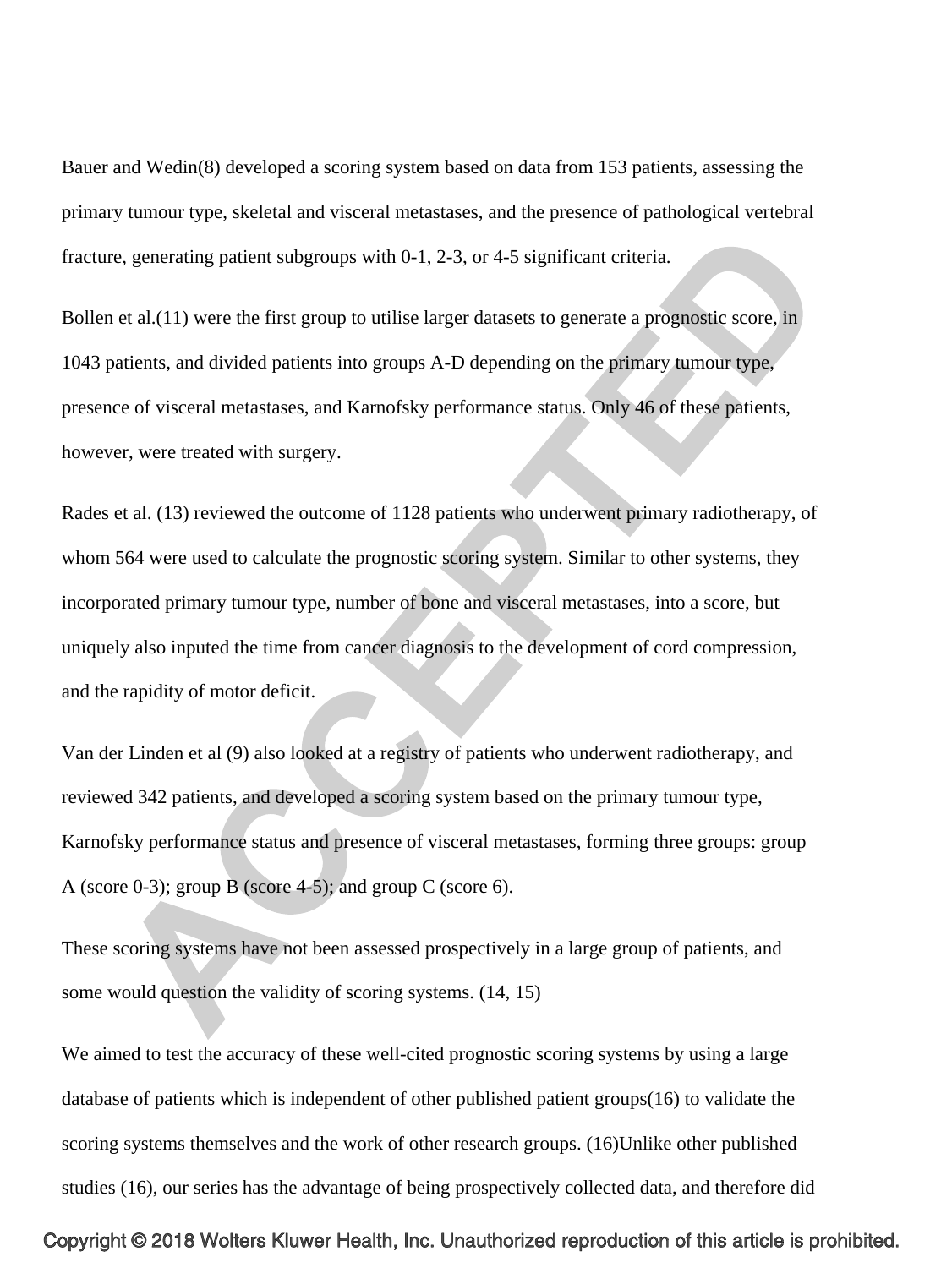not suffer from retrospective reporting bias and potential estimation of parameters using surrogate variables.

#### **MATERIALS AND METHODS**

A total of 2,148 consecutive patients who underwent surgery for symptomatic spinal metastases were prospectively recruited, and clinical data were input into the secure cloud database of the Global Spine Tumour Study Group (17). Previous data have been published on earlier patient cohorts. (3) Of these 2,148 patients, 1,469 were used to assess the prediction models of Tomita, Tokuhashi, Bauer, Bollen, van Linden, and Rades. The majority of patients were excluded from survival calculations due to inaccuracies of data entry: 587 patients had prospectively collected data which was retrospectively uploaded (at least one month after date of surgery) and were excluded due to missing or inaccurate data; and 92 patients had missing data for date of surgery or details of surgical technique.

To calculate the Bauer score, one of the criteria used is the presence or absence of pathological vertebral fracture. This was not possible to determine accurately in our data, and therefore the Bauer score was calculated with sensitivity analyses as estimate I (conservative estimate, assuming all patients had a pathological fracture) and estimate II (optimistic estimate, assuming no patient had a pathological fracture).

#### **Statistical analysis**

Descriptive statistical summary measures were used to describe relevant variables. Binary and categorical variables are summarized with frequency and percentage (table 1).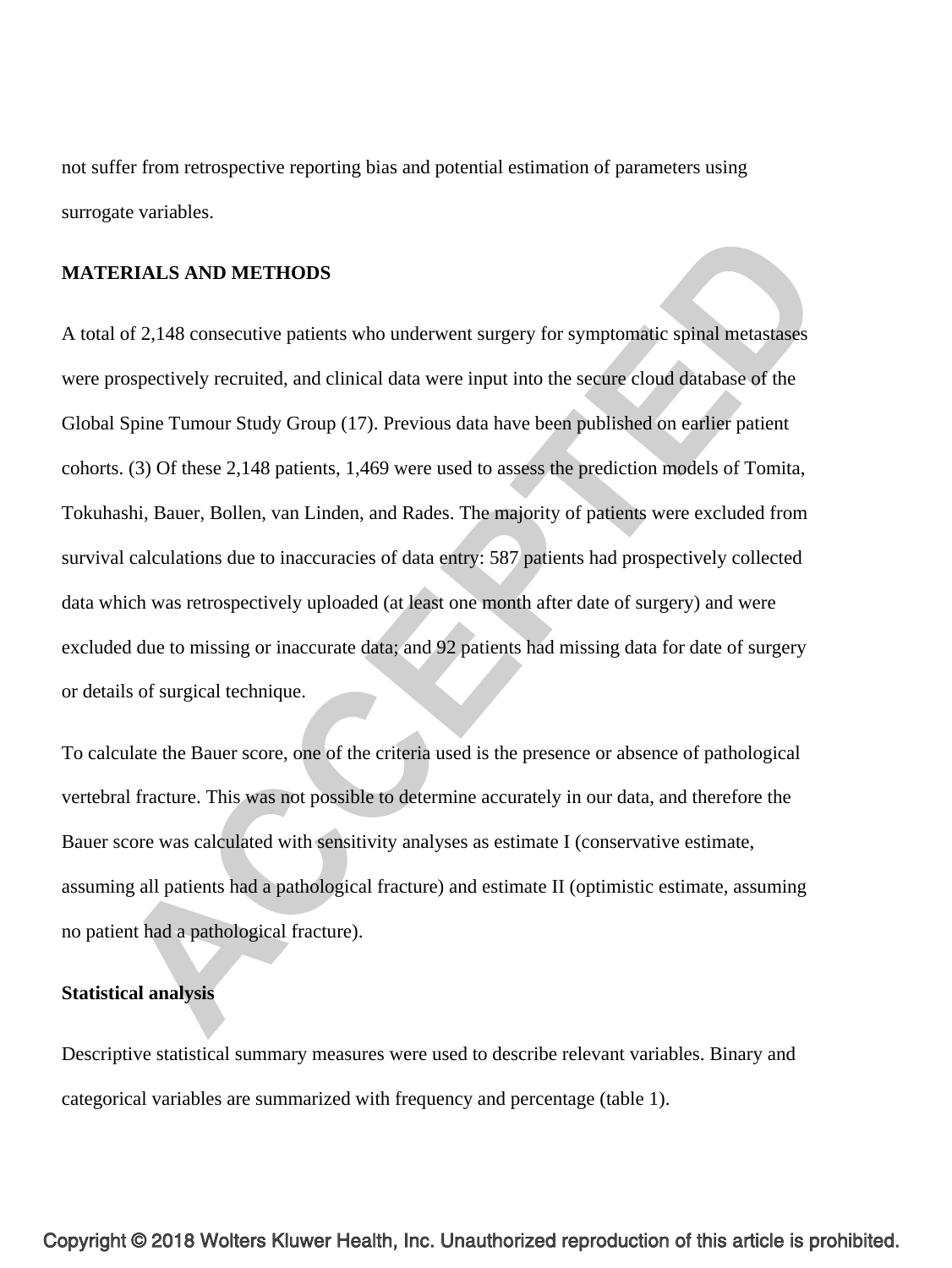Kaplan-Meier survival estimators were fitted and curves were displayed.Hazard Ratios (HR), associated 95% confidence intervals (95%CI) and p-values testing their difference with the reference category were estimated by fitting appropriate Cox proportional hazards models. When statistical tests were performed,  $p<0.05$  was taken as the significance threshold.

The probabilities of concordance between predicted and observed responses were estimated using Harrell's C-statistic, similar to previous methods in the literature (18). Based on its values, it is possible to formulate a judgment about the utility of the model:

- A value below 0.5 indicates a very poor model;
- A value of 0.5 means that the model is no better than predicting an outcome than random chance;
- Values over 0.7 indicate a good model;
- Values over 0.8 indicate a strong model;
- A value of 1 means that the model perfectly predicts those group members who will experience a certain outcome and those who will not.

Data analysis was performed using Stata 13 software (StataCorp LLC, Texas USA).

## **RESULTS**

Of 2,148 patients in the GSTSG database on 1<sup>st</sup> September 2016, 1,469 patients were analysed: 840 males (57%) and 629 females (43%). Mean patient age was 60.6 years (standard deviation 12.7 years).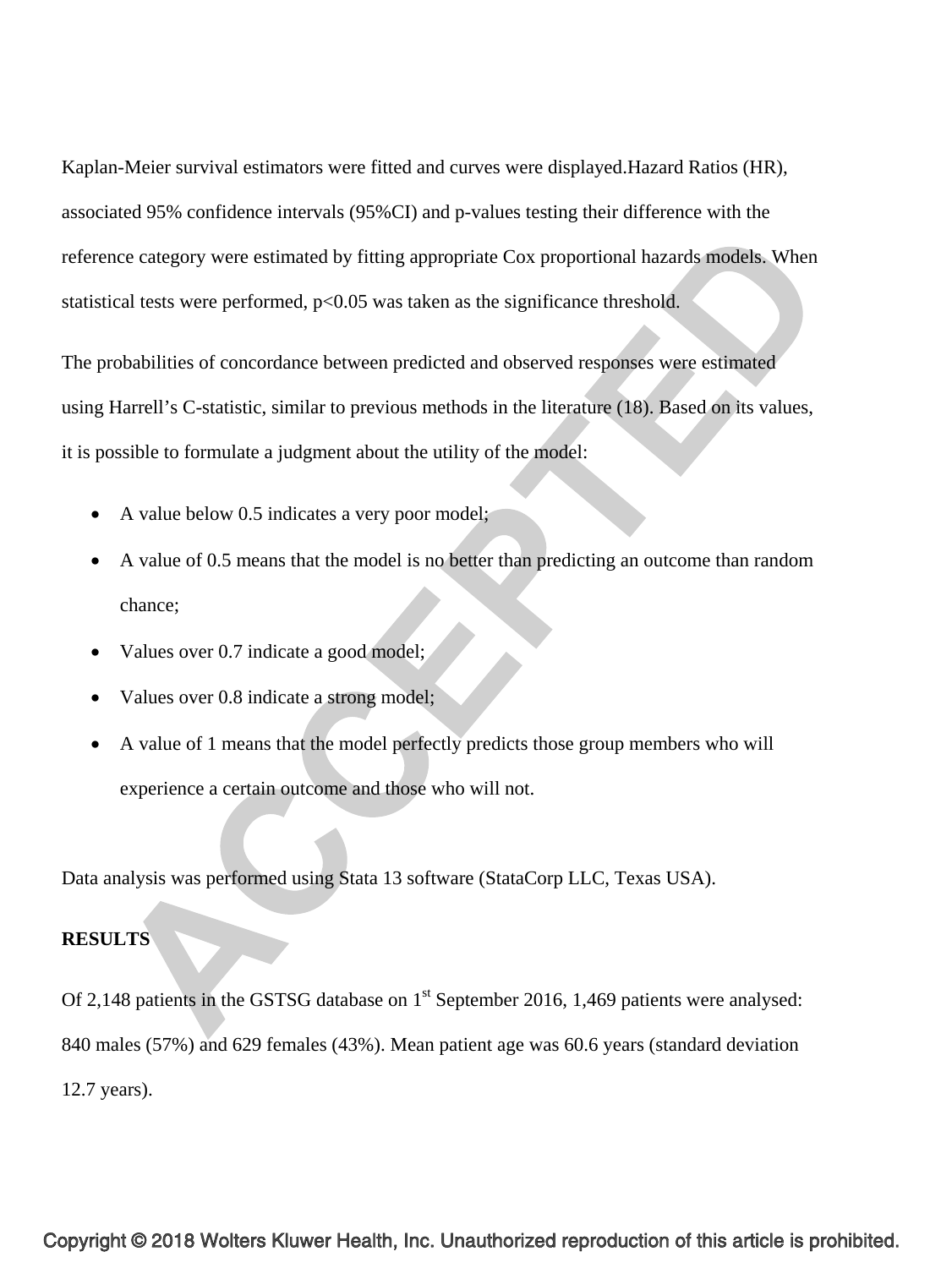136 patients presented with symptomatic cervical spine metastases (9.5%), 678 patients had thoracic spine metastases (48.0%), 233 patients had lumbar spine metastases (16.5%), 367 patients had mixed spinal levels (26.0%).

661 patients (45.1%) of patients presented for surgery with involvement of one vertebral level, 286 patients (19.5%) had two vertebral level involvement, and 519 patients (35.4%) had three or more levels involved.

636 patients (44.7%) had no other bone metastases apart from the spine metastases, 442 patients (31.1%) had one to two extraspinal bone metastases, and 344 patients (24.2%) had three or more.

Visceral metastases were relatively common:while 262 patients (17.9%) had no visceral metastases, 665 patients (45.4%) had one visceral metastasis, and 539 (36.8%) had two or more visceral metastases.

Karnofsky performance status, neurological (Frankel) status, and primary tumour types are outlined in table 1.

#### **Tokuhashi score(12)**

Analysis of patients using the Tokuhashi scoring system demonstrated statistically significant differences in the actual survival for different Tokuhashi categories (p<0.01, figure 1, table 2), taken from the original scoring system.(12)

#### **Bauer score(8)**

The Bauer score was calculated using a conservative calculation (estimate I, in which all patients are assumed to have a pathological fracture) and optimistic calculation (estimate II, all patients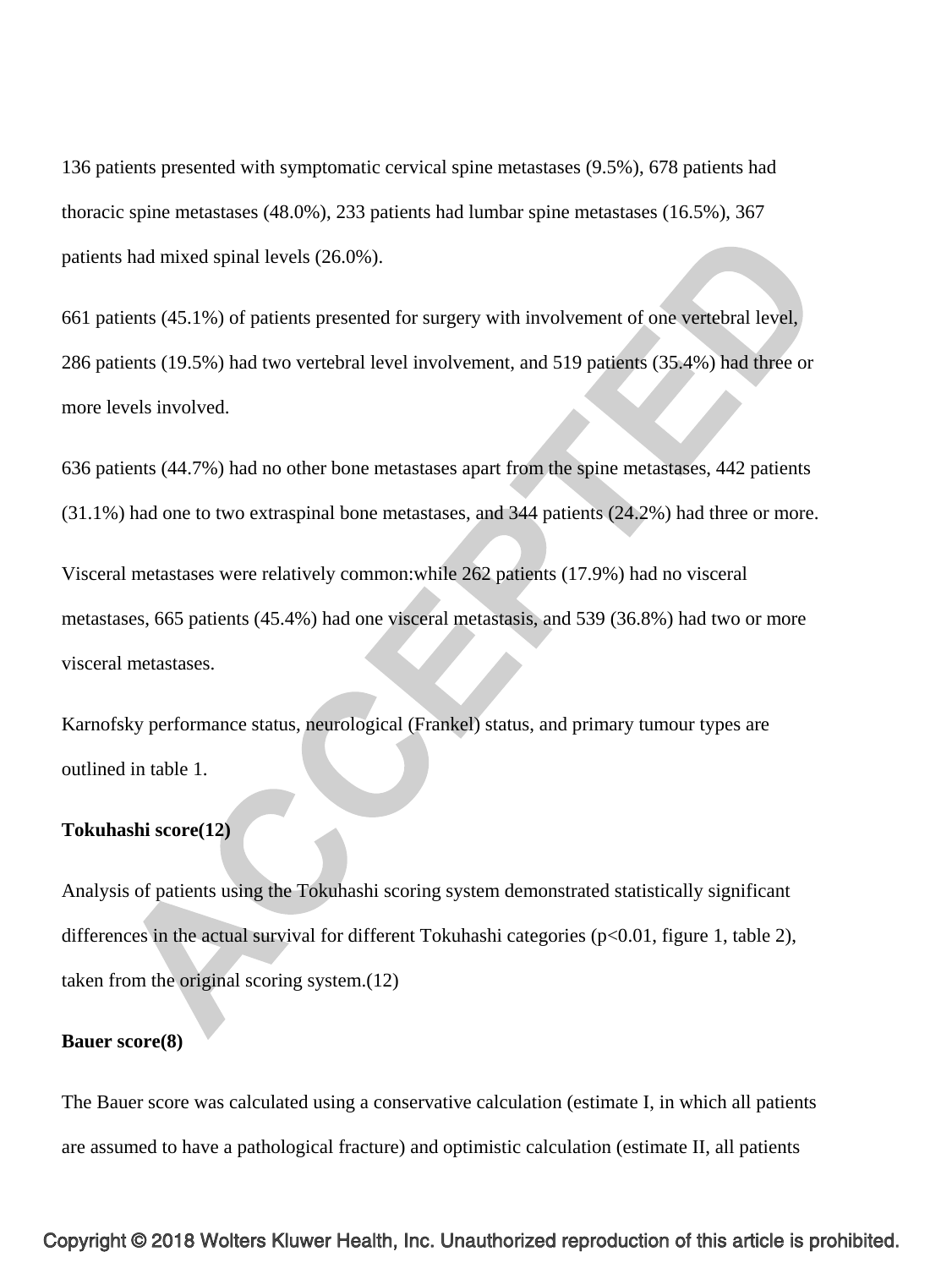do not have a fracture). For both estimates, the score was able to discriminate between different prognostic categories (p<0.01, figure 2AB, table 2).

#### **Tomita score (6)**

Assessment of the Tomita scoring system revealed statistically significant differences for survival between the calculated categories  $(p<0.01$ , figure 3, table 2).

## **Van der Linden scoring system (9)**

Assessment of the Van der Linden score revealed significant differences in the calculated survival of category B with respect to reference category  $A$  (,  $p<0.01$ , table 2). However, Van der Linden category C patients did not demonstrate a significant difference in survival, possibly due to the small numbers of patients from our dataset falling into category C (figure 4, table 2).

#### **Rades scoring system(13)**

There was a significant difference in calculated survival between the two groups according to the Rades classification (p<0.01, figure 5, table 2).

# **Bollen criteria (11)**

There was a significant difference between the survival estimates for different Bollen categories (p<0.01, figure 6, table 2).

### **Harrell's C-statistic**

The accuracy of prediction was determined using Harrell's C-statistic (table 3).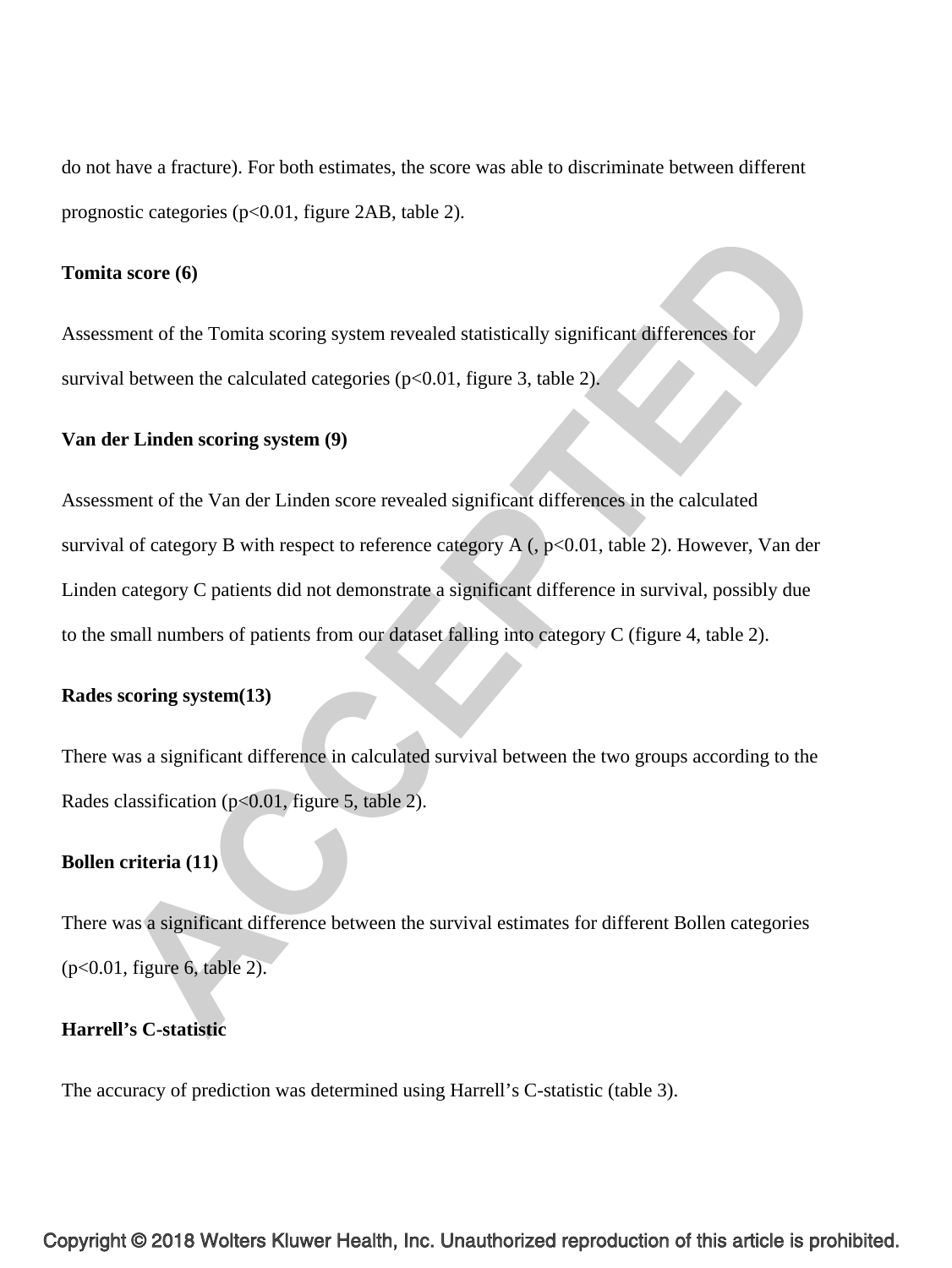The two most cited scoring systems of Tokuhashi(7) and Tomita(6) were similarly accurate, although the Bollen score (11) performed slightly better with a C-statistic of 0.66 (table 3). However no scoring system achieved a good predictive value above the threshold of 0.7. The scoring systems of Van der Linden(9) and Rades(19) did not perform well using our surgical data, most likely because these systems were devised using data from radiotherapy databases, which are not generalisable to a surgically selected series.

#### **DISCUSSION**

All prognostic scoring systems, to some extent, will be subject to inaccuracies and nongeneralisability depending on how the scoring system was designed. Databases are not necessarily complete population registries, but more commonly come from groups of patients who have been pre-selected for specific interventionss. This selection bias of the cohort is likely to create an over-optimistic prognostic scoring system if calculated from a surgical series, but a potentially more pessimistic outlook for when a radiotherapy cohort has been used as the baseline population.

Our results support the findings of Bollen et al.(16), that their scoring system is the most accurate prediction model compared to the other models tested in our study. This is despite differences in the populations of patients used to test the various scoring systems: Bollen et al. used a retrospective, smaller cohort, with higher mortality rate (median survival 5.1 months) and smaller numbers (1379 patients) limited to two European centres only. (16)

#### *Comparison with other published data*

Several other papers have attempted to validate published prognostic scoring systems using limited datasets. Arana et al. assessed the Tomita and modified Bauer scoring systems using a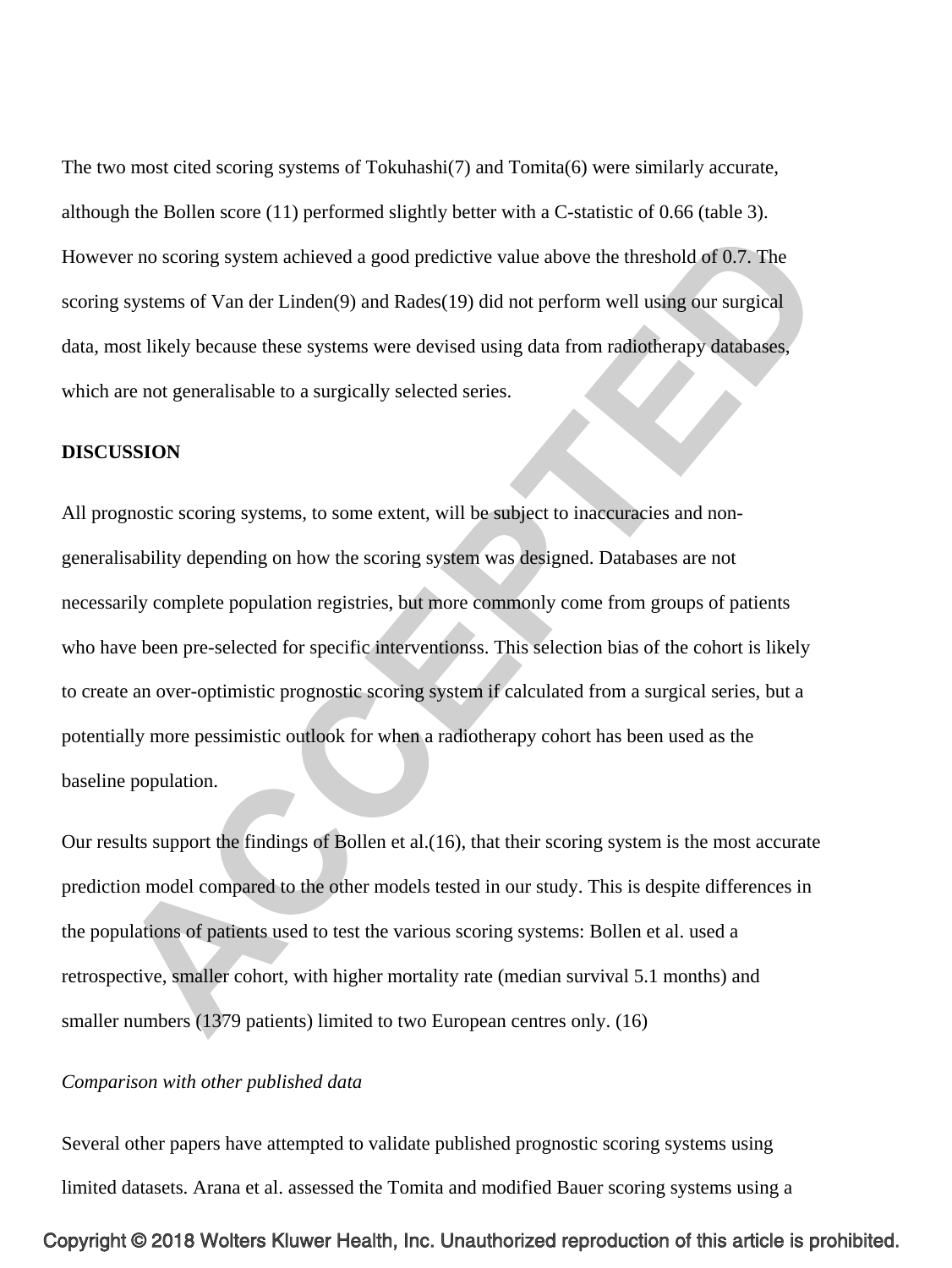database of 90 patients and demonstrated good intra- and inter-observer agreement but did not validate the accuracy of survival prediction itself.(20)Balain et al. reviewed the Tokuhashi, Tomita, and modified Bauer indices in a cohort of 199 patients(21), and Bartel in 110 patients(22) recommending that these systems are reliable and useful for clinical application. However, in our larger series of patients we did not find similar levels of predictive accuracy and demonstrateda lower reliability than previously thought.

All prognostic scoring systems are weighted by the influence that primary tumour type has on survival. However, in recent years we have seen improved survival with the advent of new drug treatments, immunotherapies, and more accurate radiation techniques. Therefore prognostic scoring systems that have been devised using patient data before 2005 or even 2010 are less reliable and should be used with caution. (23, 24) In general there will always be a lag-time bias, in that new treatments are often developed during the time of data acquisition, and may affect the results at later timepoints within the study.Therefore prognostic scoring systems, in general, are likely to be outdated unless they can be regularly updated or refined by current real-time data.

The Van der Linden and Rades scoring systems were devised from patient cohorts that were preselected for more palliative management than our surgical series.(9, 13) This resulted in very uneven distribution of our patients when applied to the different prognostic groupings as described in the original papers of Van der Linden and Rades, with very few patients being designated to Van der Linden group C or Rades' palliative category. Fewer patients in these worst performing categories will inevitably bias the results, and hence Harrell's C-statistic was poor for these two scoring systems when applied to our patient population.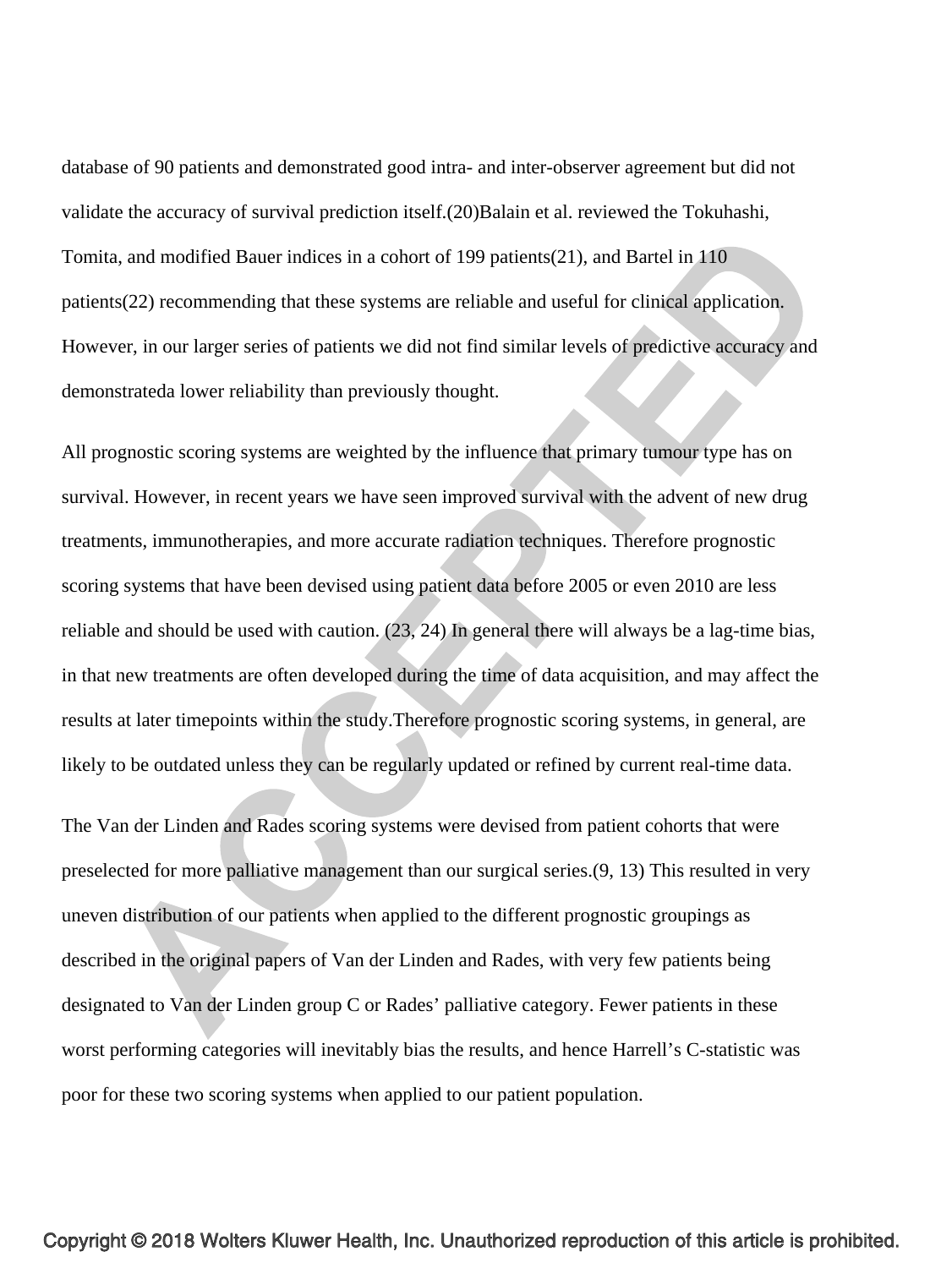Many previous prognostic scoring systems were designed using small numbers of patients and retrospectively collect data. Rades et al had a large database of 2029 patients(25) but all were treated with radiotherapy, and therefore the conclusions may not be generalised to a surgical patient population. By the time a patient embarks on radiotherapy, the decision to manage the patient without surgery has been already made, and therefore prognostic scoring systems are perhaps more usefully applied before this stage, to determine whether a patient is an appropriate candidate for surgery. Bollenet al. analysedpatients before thispivotal decisionwas made: whether to operate or proceed with palliative radiotherapy. They assessed a large group of 1043 patients, but retrospectively analysed. (11)

#### **CONCLUSION**

Our study demonstrates a high variability in the accuracy of the commonly cited prognostic scoring systems, which all suffer from a low concordance between predicted and actual survival, as calculated by Harrell's statistic. The Bollen and Tomita prognostic systems appear to be the most effective, but even these scoring systems did not achieve a "good" rating for accuracy and concordance.

The scores are all useful to highlight those factors which influence survival, and should be taken into consideration when determining the most appropriate management plan for a particular patient, but the scoring systems are probably not reliable enough to use the calculated scores themselves for directly predicting survival. Using numbers calculated from scoring systems to determine thresholds for appropriate treatment for a particular patient is probably not a valid use of prognostic scoring systems. These systems should be used more qualitatively rather than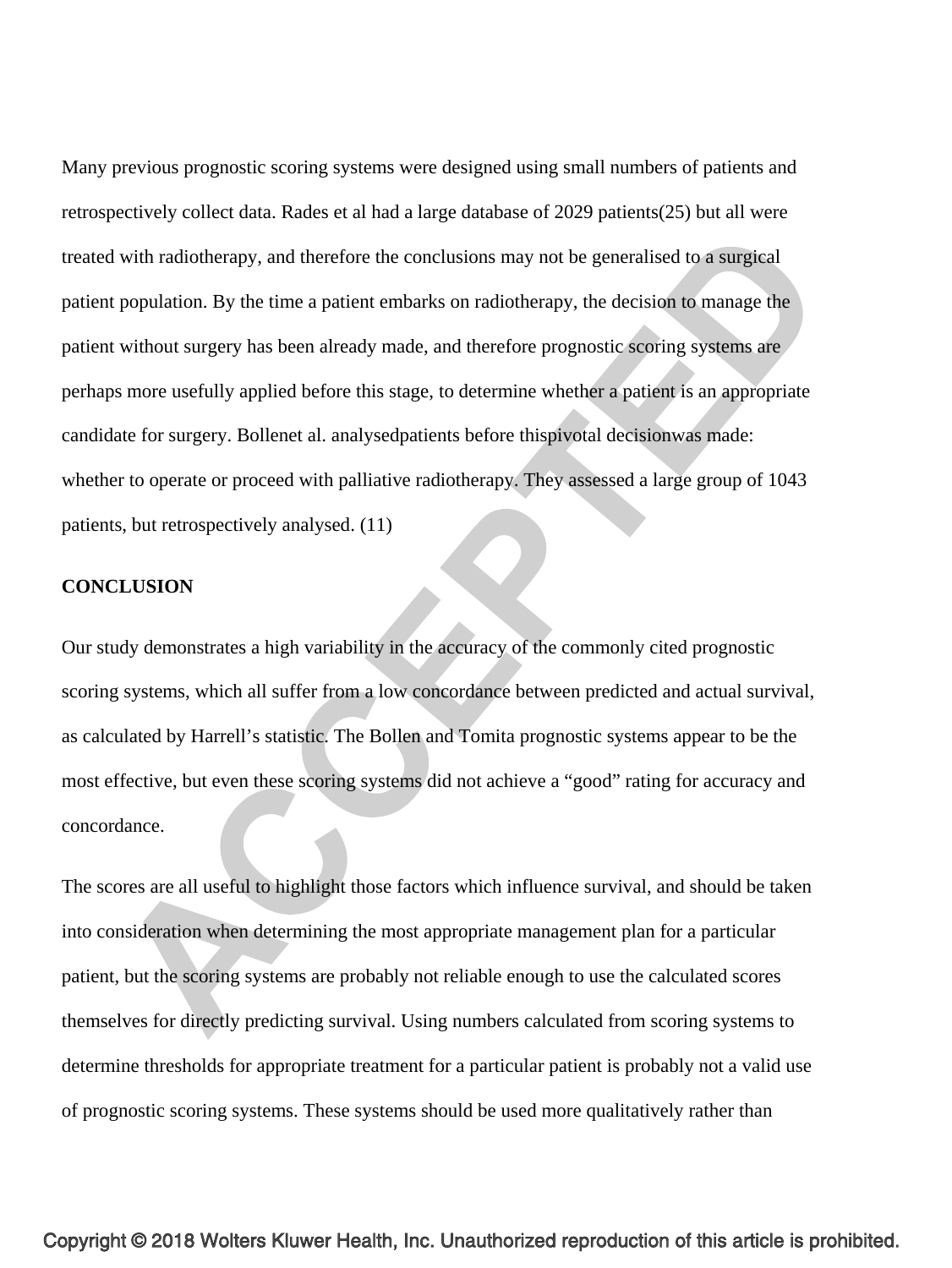quantitively, to avoid difficulties created by zones of uncertainty, ceiling effects between categories, or the freedom of patient and clinician's choice.

The prediction of survival is useful to guide treatment plans, requirements for discharge home and after surgery, and the allocation of appropriate resources. But large variations in prediction models and non-generalizable datasets make it difficult to apply data derived from cohorts to individual patients.

Qualitative assessments can guide physicians and surgeons, and particularly in cardiovascular medicine, the use of risk calculators has revolutionised clinical decision making and perhaps is the next step in the clinical application of predictive data for spinal metastases. The Qstroke score for predicting risk of ischaemic stroke(26), the Framingham risk score for coronary heart disease(27) are some other examples of risk models, which are readily available forday-to-day practice using internet-ready software applications.

## **Acknowledgements**

Statistical support from Dr MenelaosPavlou, Prof Rumana Omar, UCL Department of Statistical Science, London, United Kingdom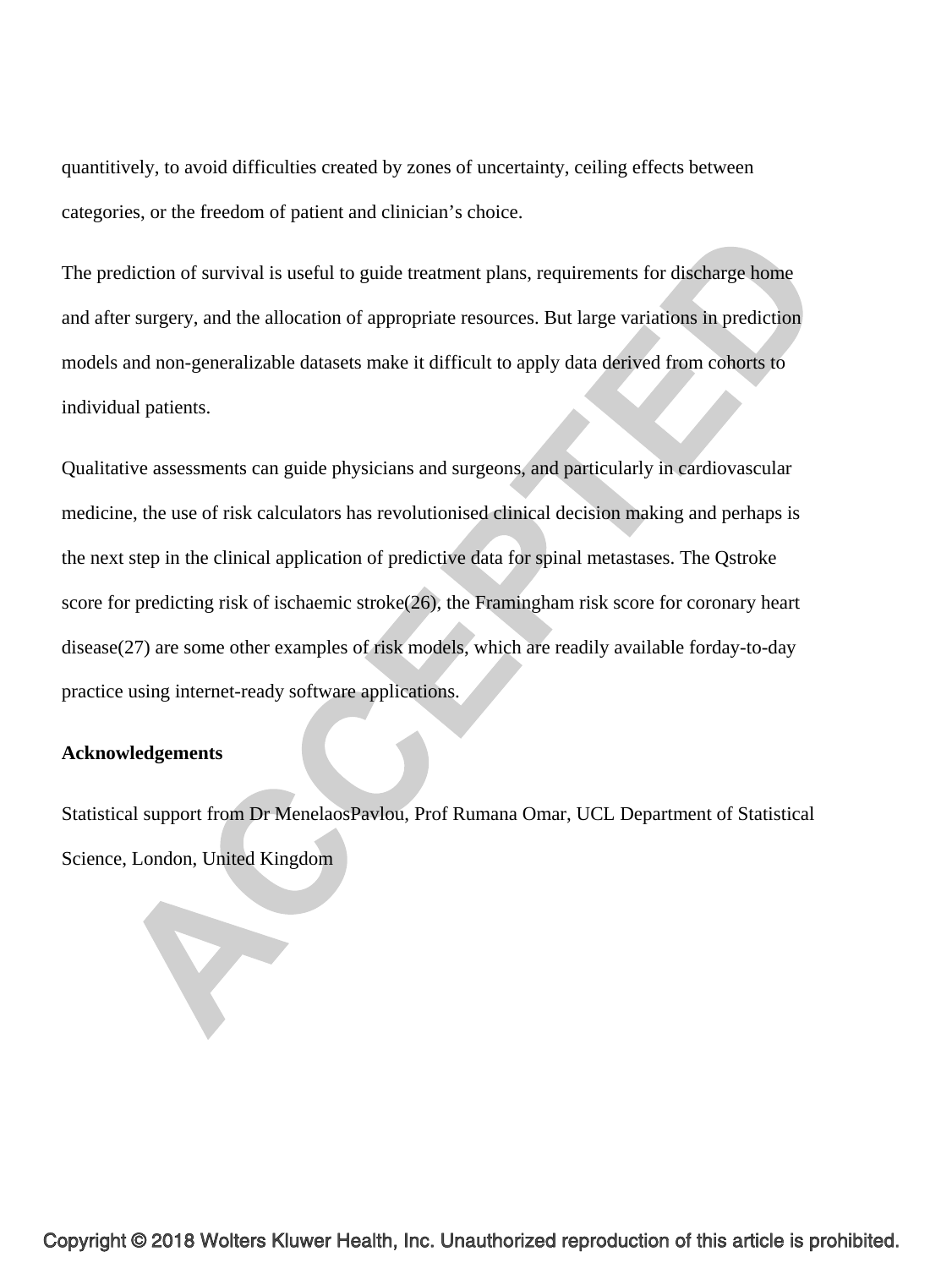#### References

1. Choi D, Crockard A, Bunger C, Harms J, Kawahara N, Mazel C, et al. Review of metastatic spine tumour classification and indications for surgery: the consensus statement of the Global Spine Tumour Study Group. EurSpine J. 2010;19(2):215-22.

2. Choi D, Crockard HA. How and why should we benchmark clinical outcomes and quality of life for surgery in spinal metastases? Br J Neurosurg. 2009;23(1):3-4.

3. Choi D, Fox Z, Albert T, Arts M, Balabaud L, Bunger C, et al. Prediction of Quality of Life and Survival After Surgery for Symptomatic Spinal Metastases: A Multicenter Cohort Study to Determine Suitability for Surgical Treatment. Neurosurgery. 2015;77(5):698-708.

4. Nater A, Martin AR, Sahgal A, Choi D, Fehlings MG. Symptomatic spinal metastasis: A systematic literature review of the preoperative prognostic factors for survival, neurological, functional and quality of life in surgically treated patients and methodological recommendations for prognostic studies. PLoS One. 2017;12(2):e0171507.

5. Verlaan JJ, Choi D, Versteeg A, Albert T, Arts M, Balabaud L, et al. Characteristics of Patients Who Survived < 3 Months or > 2 Years After Surgery for Spinal Metastases: Can We Avoid Inappropriate Patient Selection? Journal of clinical oncology : official journal of the American Society of Clinical Oncology. 2016;34(25):3054-61.

6. Tomita K, Kawahara N, Kobayashi T, Yoshida A, Murakami H, Akamaru T. Surgical strategy for spinal metastases. Spine (Phila Pa 1976). 2001;26(3):298-306.

7. Tokuhashi Y, Ajiro Y, Umezawa N. Outcome of treatment for spinal metastases using scoring system for preoperative evaluation of prognosis. . Spine. 2008;34(1):69-73.

8. Bauer HC, Wedin R. Survival after surgery for spinal and extremity metastases. Prognostication in 241 patients. Acta Orthop Scand. 1995;66(2):143-6.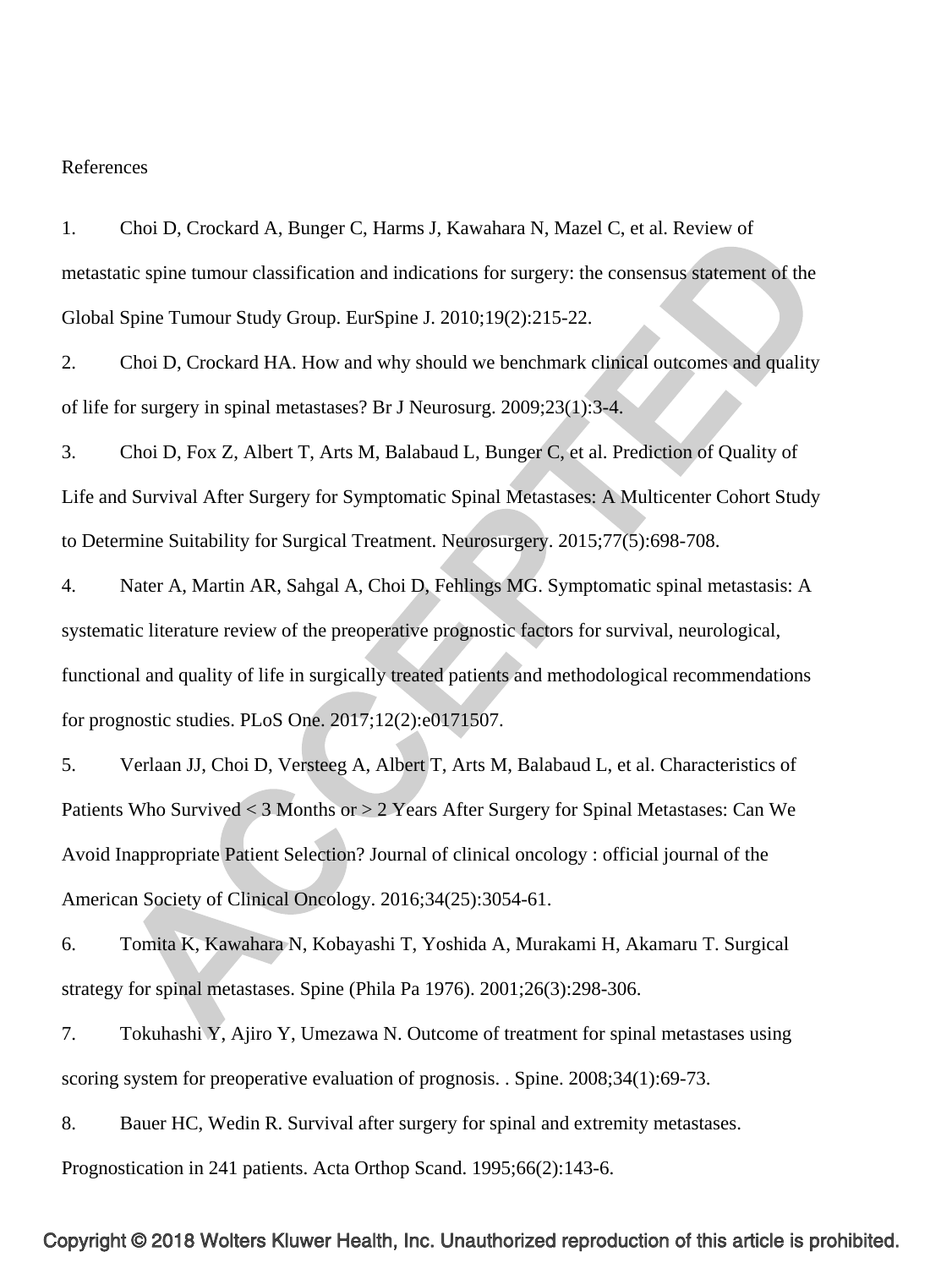9. van der Linden YM, Dijkstra SP, Vonk EJ, Marijnen CA, Leer JW, Dutch Bone Metastasis Study G. Prediction of survival in patients with metastases in the spinal column: results based on a randomized trial of radiotherapy. Cancer. 2005;103(2):320-8.

10. Rades D, Rudat V, Veninga T, Stalpers LJ, Basic H, Karstens JH, et al. A score predicting posttreatment ambulatory status in patients irradiated for metastatic spinal cord compression. Int J Radiat Oncol Biol Phys. 2008;72(3):905-8.

11. Bollen L, van der Linden YM, Pondaag W, Fiocco M, Pattynama BP, Marijnen CA, et al. Prognostic factors associated with survival in patients with symptomatic spinal bone metastases: a retrospective cohort study of 1,043 patients. Neuro-oncology. 2014;16(7):991-8.

12. Tokuhashi Y, Matsuzaki H, Oda H, Oshima M, Ryu J. A revised scoring system for preoperative evaluation of metastatic spine tumor prognosis. Spine (Phila Pa 1976). 2005;30(19):2186-91.

13. Rades D, Evers JN, Bajrovic A, Veninga T, Karstens JH, Schild SE. Metastatic spinal cord compression: a validated survival score for elderly patients. Strahlenther Onkol. 2014;190(10):919-24.

14. Gakhar H, Swamy GN, Bommireddy R, Calthorpe D, Klezl Z. A study investigating the validity of modified Tokuhashi score to decide surgical intervention in patients with metastatic spinal cancer. European Spine Journal. 2013;22(3):565-8.

15. Hernandez-Fernandez A, Velez R, Lersundi-Artamendi A, Pellise F. External validity of the Tokuhashi score in patients with vertebral metastasis. . J Cancer Res Clin Oncol. 2012;138:1493-500.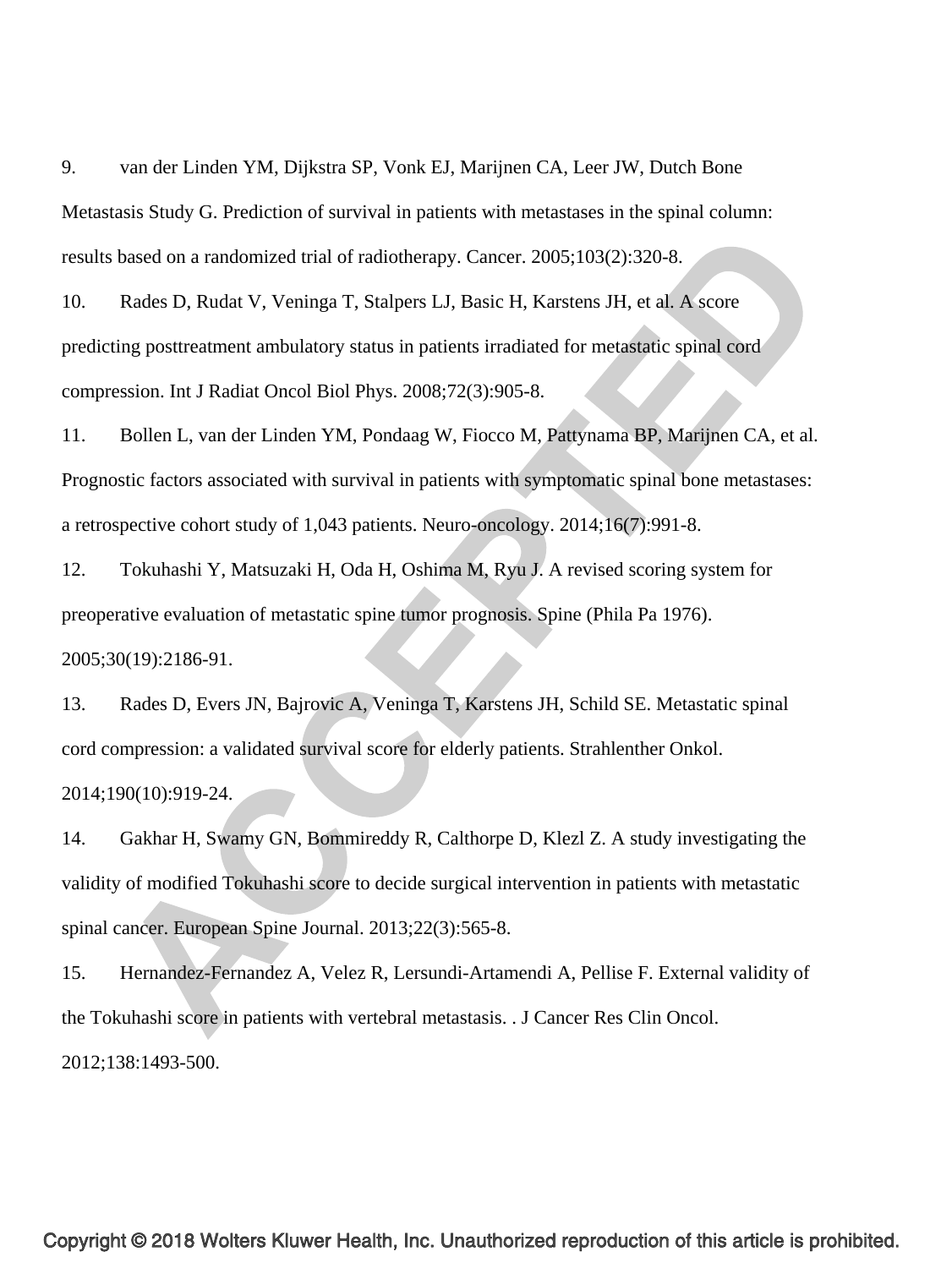16. Bollen L, Wibmer C, Van der Linden YM, Pondaag W, Fiocco M, Peul WC, et al. Predictive Value of Six Prognostic Scoring Systems for Spinal Bone Metastases: An Analysis Based on 1379 Patients. Spine (Phila Pa 1976). 2016;41(3):E155-62.

17. Wang MY, Parr AM. An international initiative to define the role for surgery for spinal metastases: the GSTSG. World Neurosurg. 2010;73(5):426-7.

18. Harrell FE, Jr., Lee KL, Mark DB. Multivariable prognostic models: issues in developing models, evaluating assumptions and adequacy, and measuring and reducing errors. Stat Med. 1996;15(4):361-87.

19. Rades D, Conde-Moreno AJ, Garcia R, Veninga T, Schild SE. A Tool to Estimate Survival of Elderly Patients Presenting with Metastatic Epidural Spinal Cord Compression (MESCC) from Cancer of Unknown Primary. Anticancer Res. 2015;35(11):6219-22.

20. Arana E, Kovacs FM, Royuela A, Asenjo B, Perez-Ramirez U, Zamora J, et al. Agreement in the assessment of metastatic spine disease using scoring systems. Radiother Oncol. 2015;115(1):135-40.

21. Balain B, Jaiswal A, Trivedi JM, Eisenstein SM, Kuiper JH, Jaffray DC. The Oswestry Risk Index: an aid in the treatment of metastatic disease of the spine. Bone & Joint Journal. 2013;95-B(2):210-6.

22. Bartels RH, Feuth T, Rades D, Hedlund R, Villas C, van der Linden Y, et al. External validation of a model to predict the survival of patients presenting with a spinal epidural metastasis. Cancer Metastasis Rev. 2011;30(2):153-9.

23. Gregory TM, Coriat R, Mir O. Prognostic scoring systems for spinal metastases in the era of anti-VEGF therapies. Spine (Phila Pa 1976). 2013;38(11):965-6.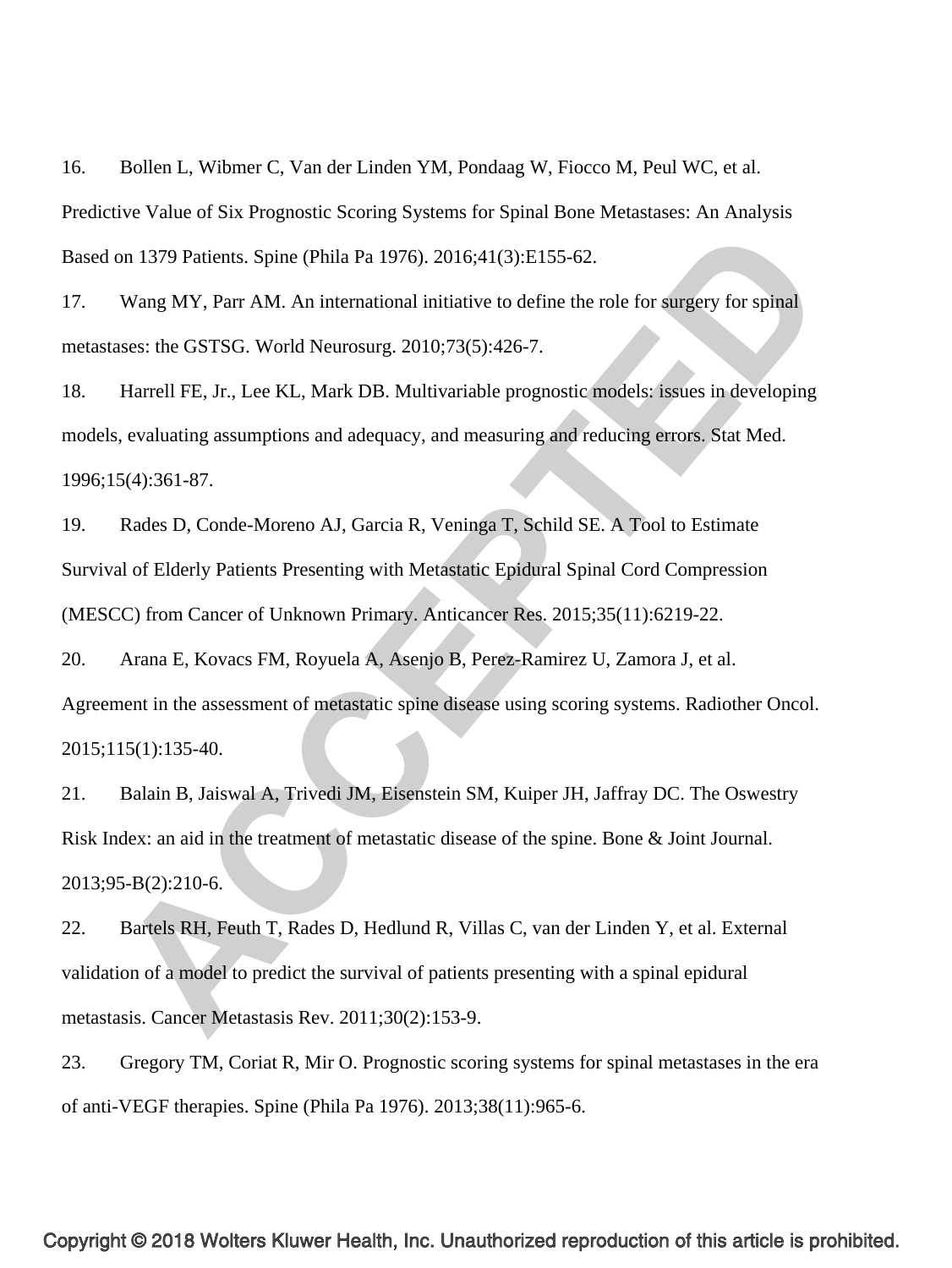24. Choi D, Bilsky M, Fehlings M, Fisher C, Gokaslan Z. Spine Oncology-Metastatic Spine Tumors. Neurosurgery. 2017;80(3S):S131-S7.

25. Rades D, Hueppe M, Schild SE. A score to identify patients with metastatic spinal cord compression who may be candidates for best supportive care. Cancer. 2013;119(4):897-903.

26. Hippisley-Cox J, Coupland C, Brindle P. Derivation and validation of QStroke score for predicting risk of ischaemic stroke in primary care and comparison with other risk scores: a prospective open cohort study. BMJ. 2013;346:f2573.

27. D'Agostino RB, Sr., Vasan RS, Pencina MJ, Wolf PA, Cobain M, Massaro JM, et al. General cardiovascular risk profile for use in primary care: the Framingham Heart Study. Circulation. 2008;117(6):743-53.

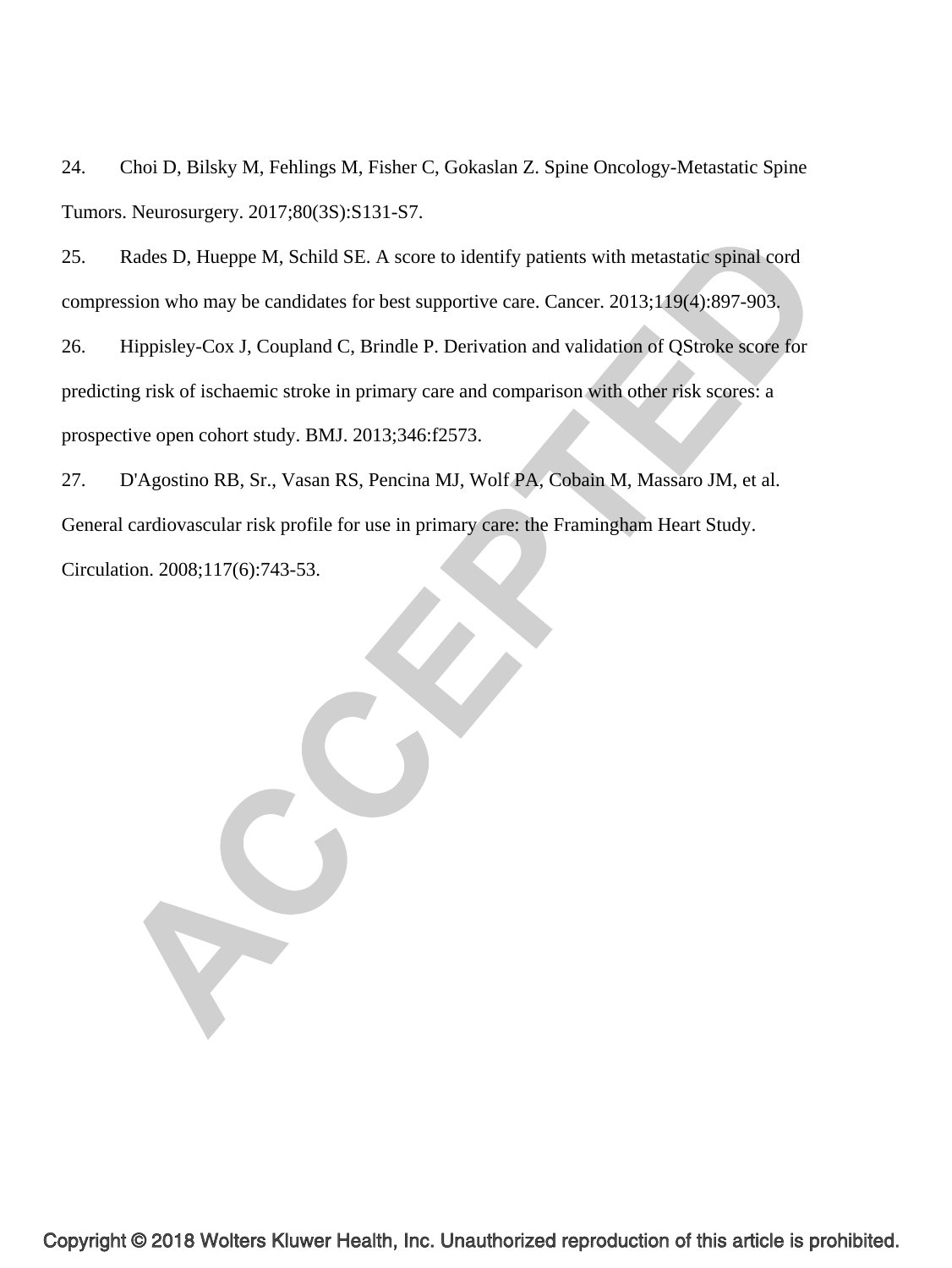# **Figure legends**



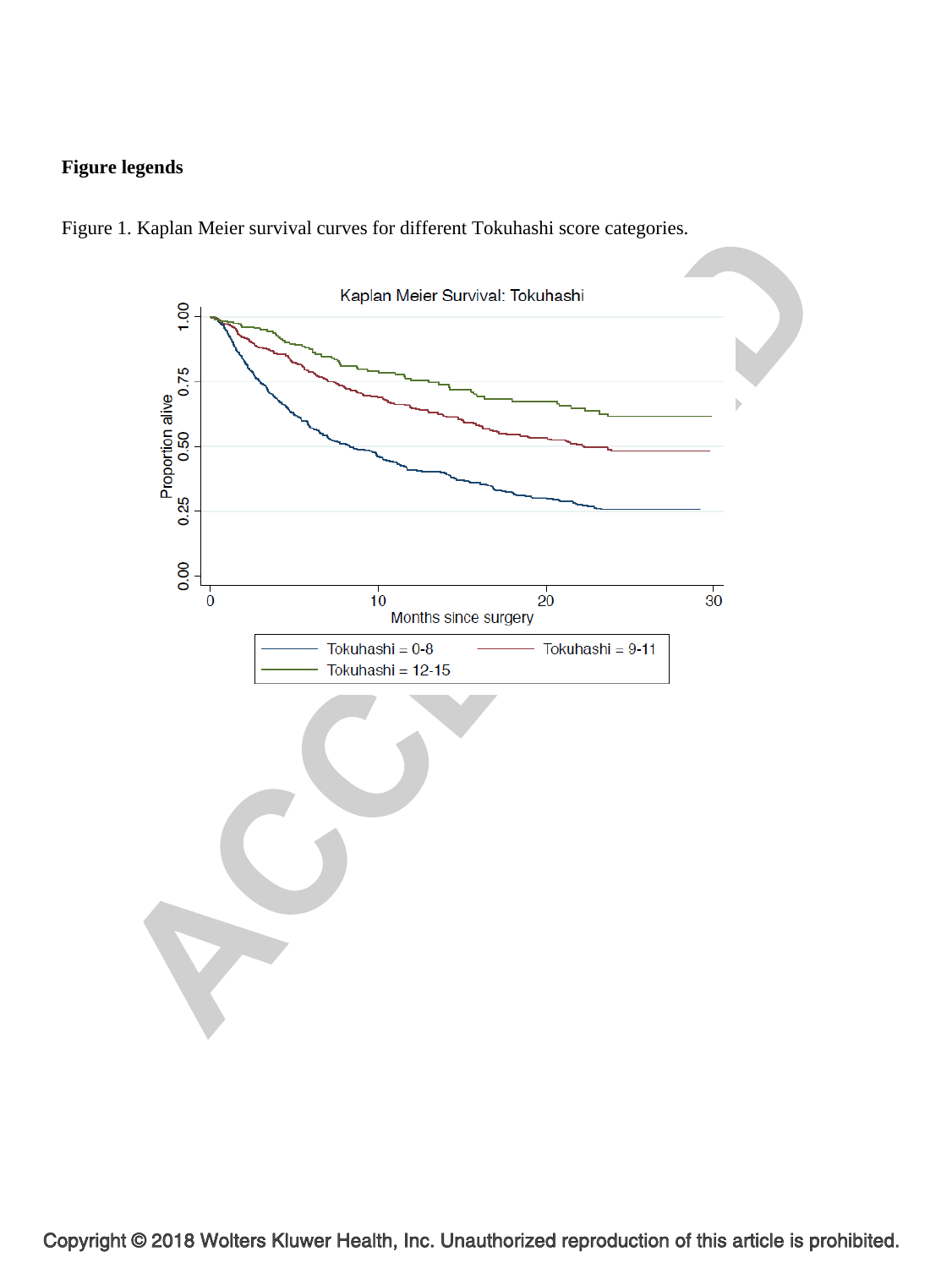

## Figure 2A. Kaplan Meier survival curves for different Bauer score categories

(*conservativeestimate I*).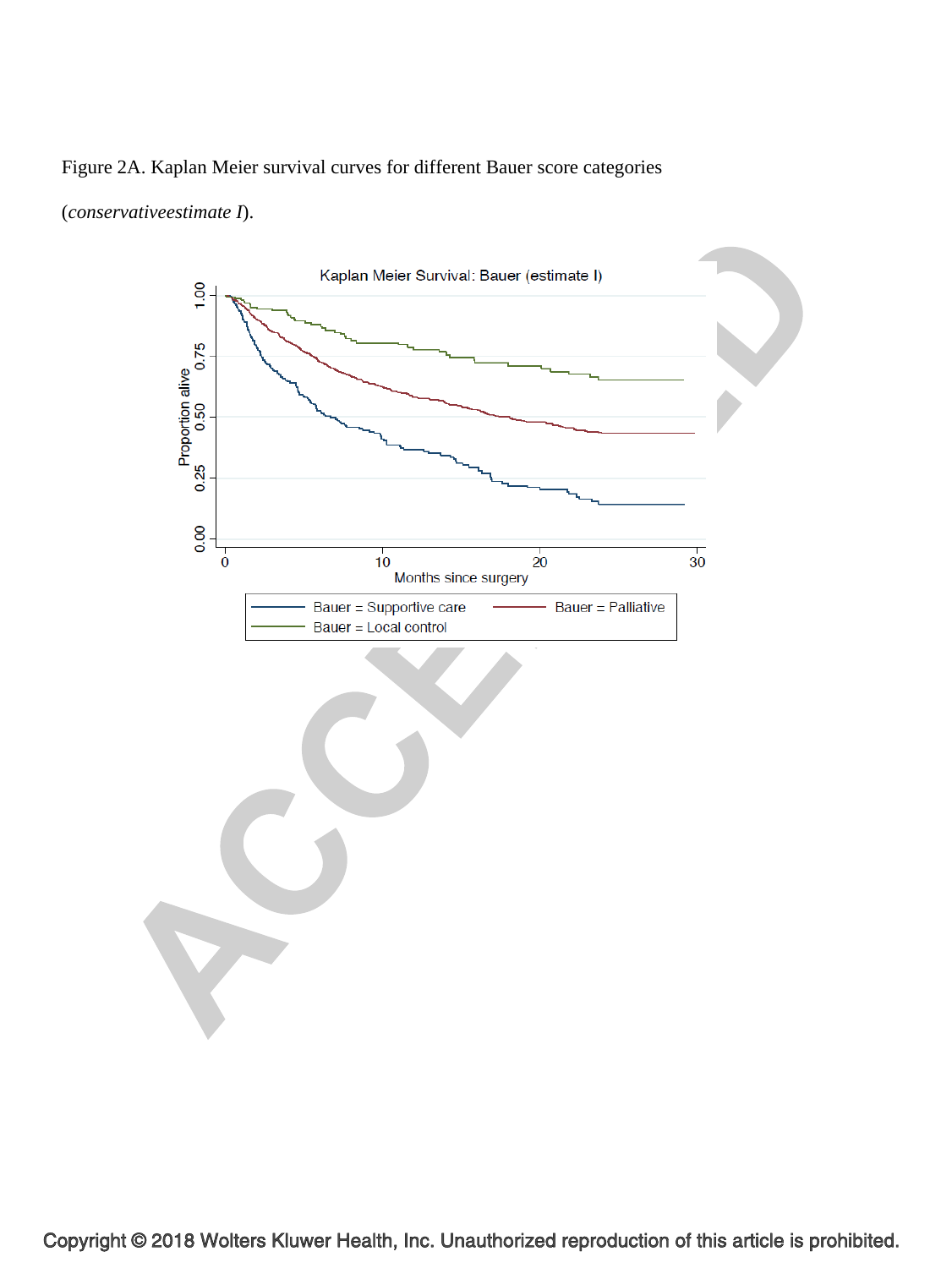

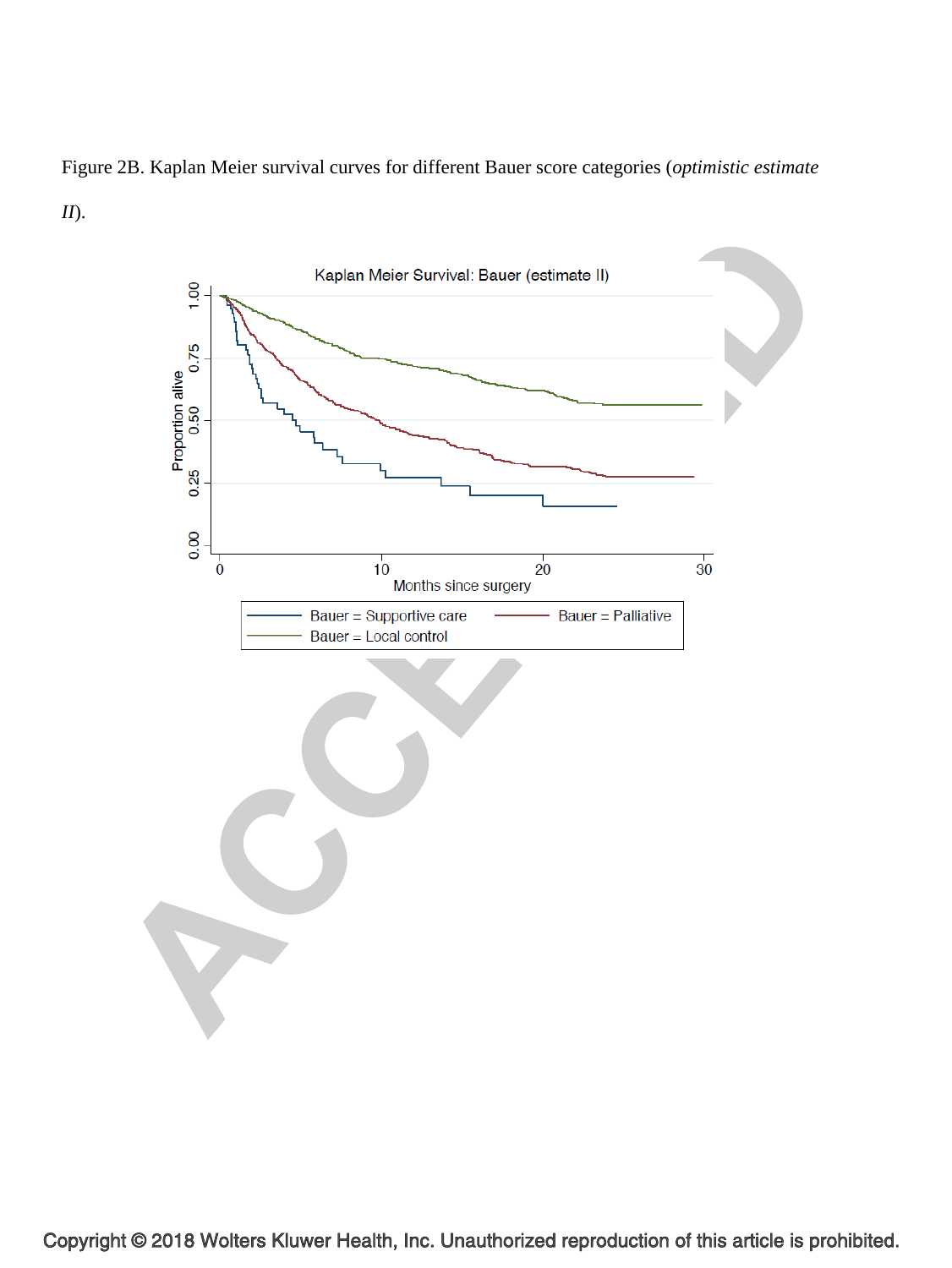

Figure 3. Kaplan Meier survival curves for different Tomita score categories.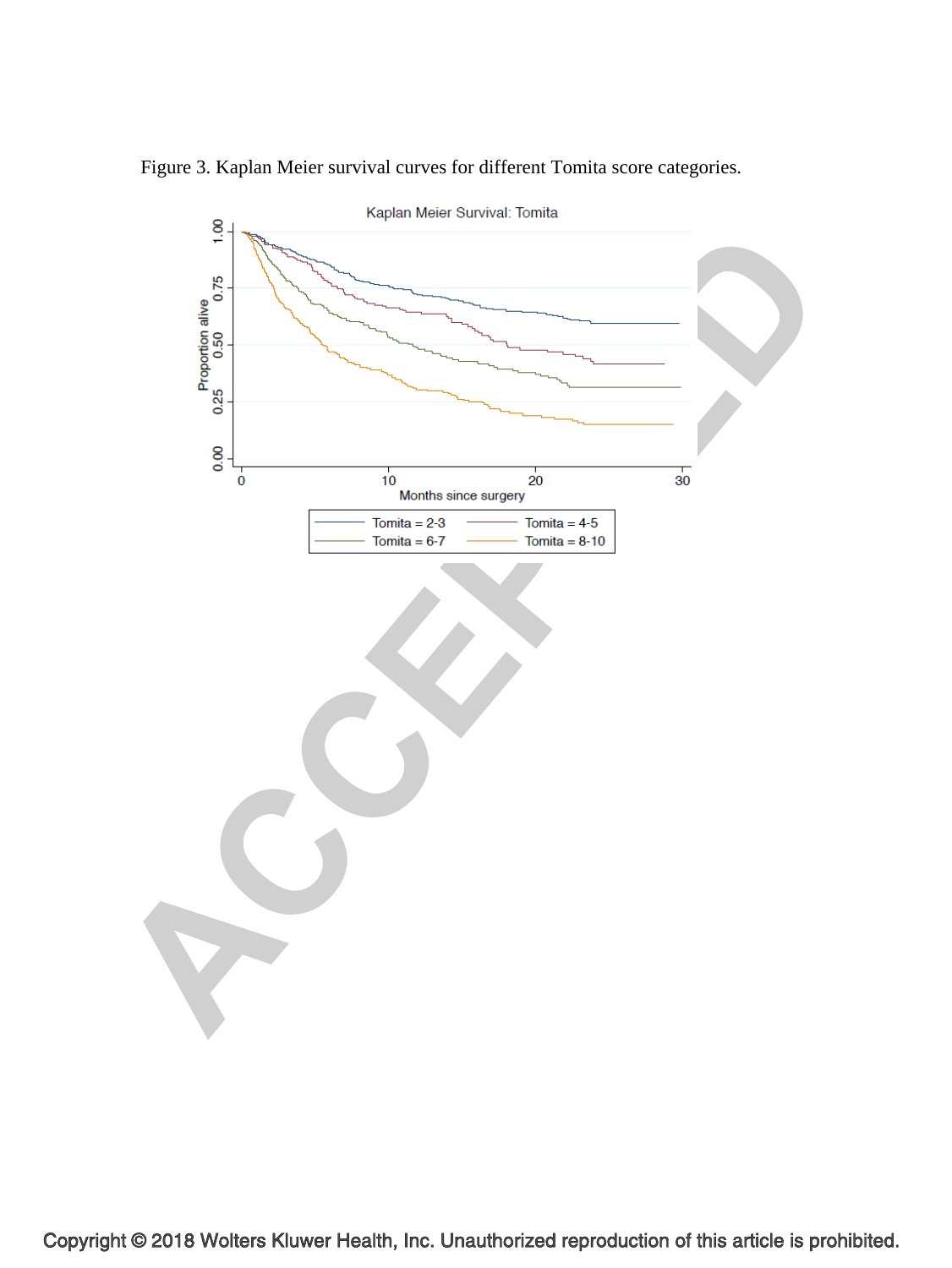

Figure 4. Kaplan Meier survival curves for different van der Linden score categories.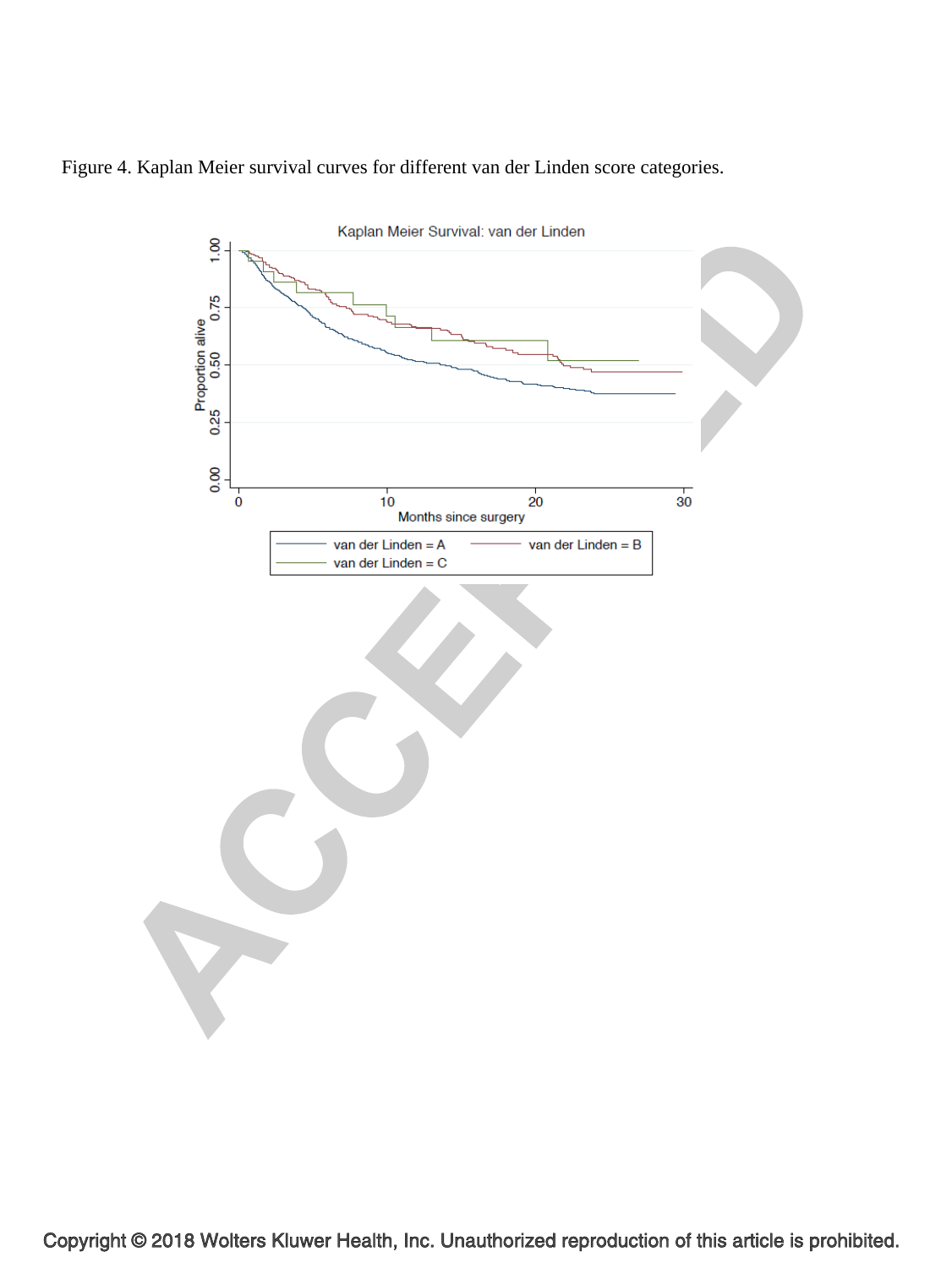

Figure 5. Kaplan Meier survival curves for different Rades score categories.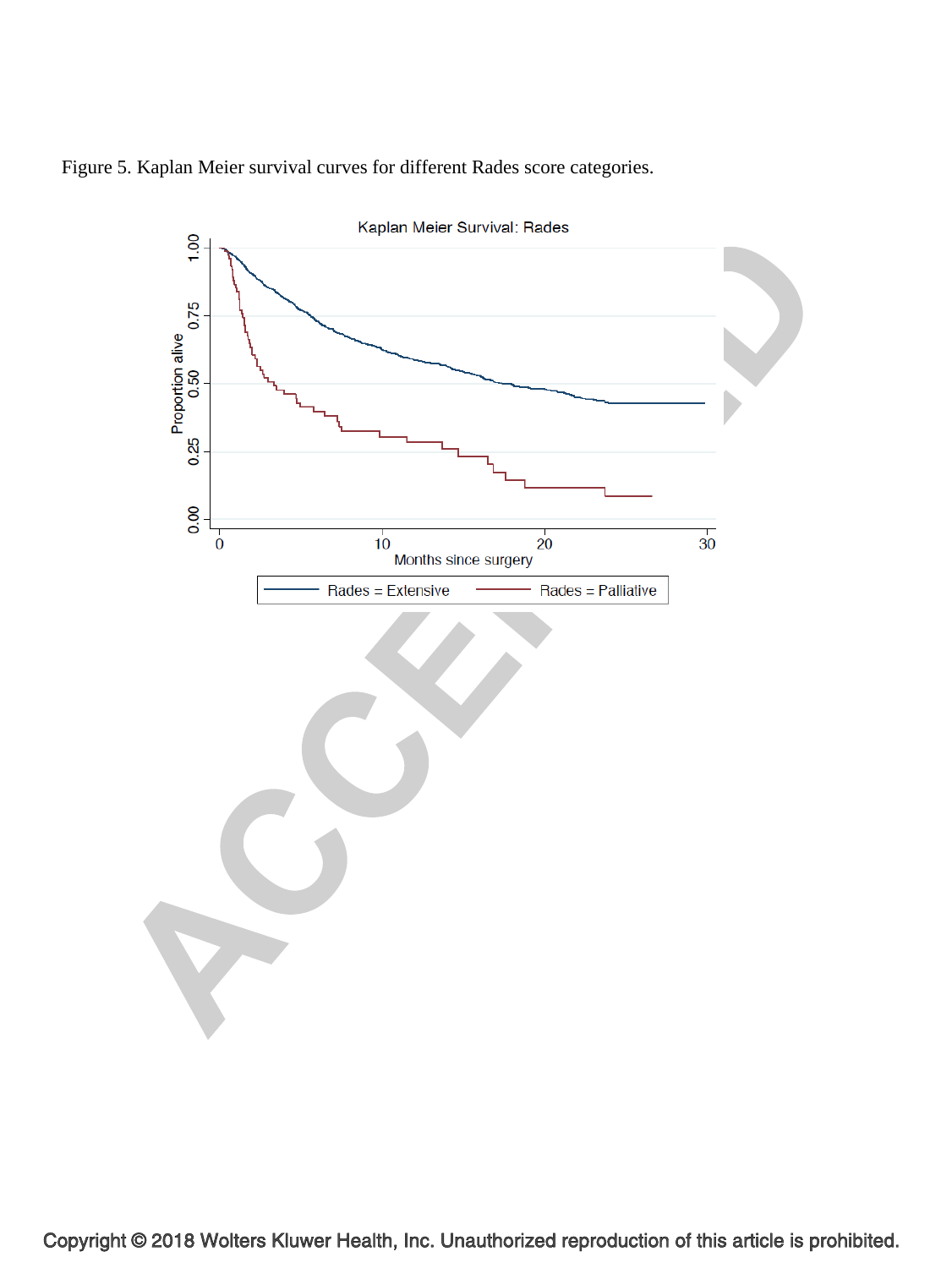

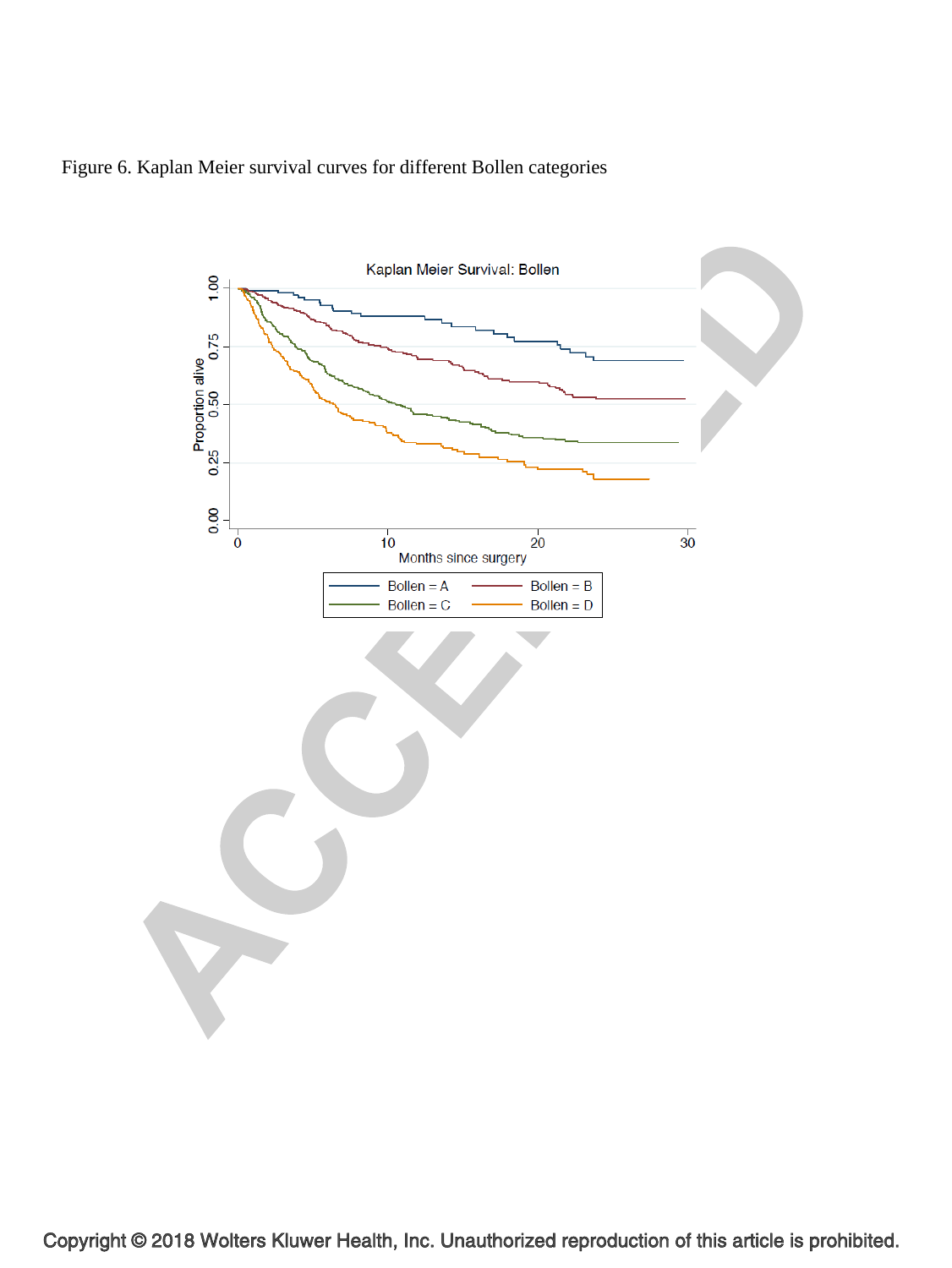Table 1: Pre-operative clinical status and primary tumour aetiology

|                    |                | <b>Number of</b> | Percentage of |
|--------------------|----------------|------------------|---------------|
|                    |                | patients         | patients      |
| <b>Karnofsky</b>   | $80 - 100$     | 547              | 38.0          |
|                    | $50 - 70$      | 678              | 47.2          |
|                    | $0 - 40$       | 213              | 14.8          |
|                    |                |                  |               |
| Frankel            | $\mathbf{A}$   | 23               | 1.6           |
|                    | $\, {\bf B}$   | 58               | 4.0           |
|                    | $\overline{C}$ | 272              | 18.9          |
|                    | D              | 449              | 31.2          |
|                    | ${\bf E}$      | 638              | 44.3          |
|                    |                |                  |               |
| <b>Tumour type</b> | Biliary        | 10               | 0.7           |
|                    | Bladder        | $22\,$           | 1.6           |
|                    | <b>Breast</b>  | 238              | 17.1          |
|                    | Cervical       | 14               | 1.0           |
|                    | Colorectal     | 56               | $4.0\,$       |
|                    | Gastric        | 27               | 1.9           |
|                    | Liver          | $\overline{48}$  | 3.5           |
|                    | Lung           | 202              | 14.5          |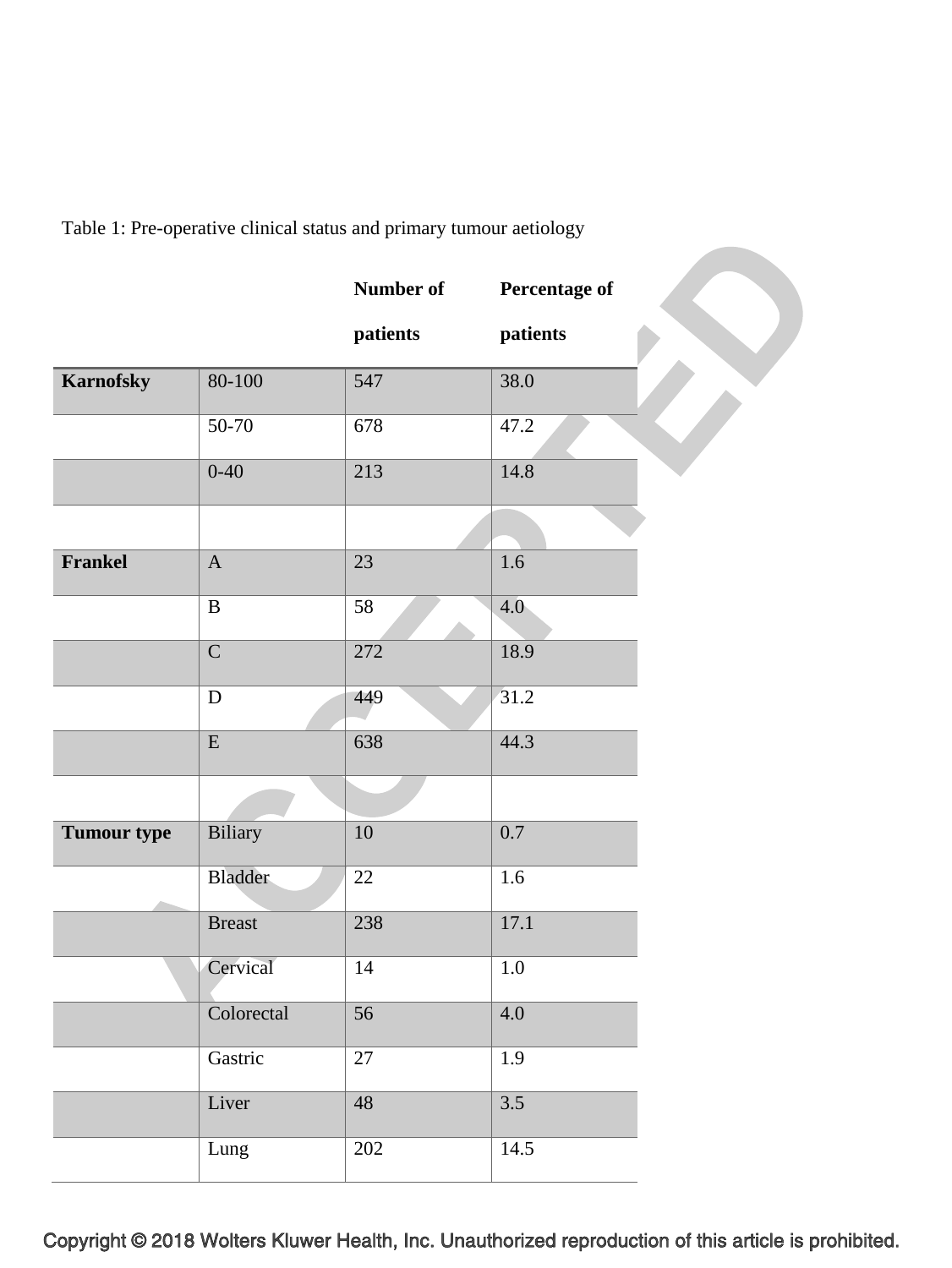| Lymphoma | 33           | 2.4  |  |
|----------|--------------|------|--|
| Melanoma | 28           | 2.0  |  |
| Myeloma  | $\mathbf{1}$ | 0.1  |  |
| Other    | 213          | 15.3 |  |
| Prostate | 165          | 11.9 |  |
| Renal    | 169          | 12.2 |  |
| Sarcoma  | 38           | 2.7  |  |
| Thyroid  | 33           | 2.4  |  |
| Unknown  | 92           | 6.6  |  |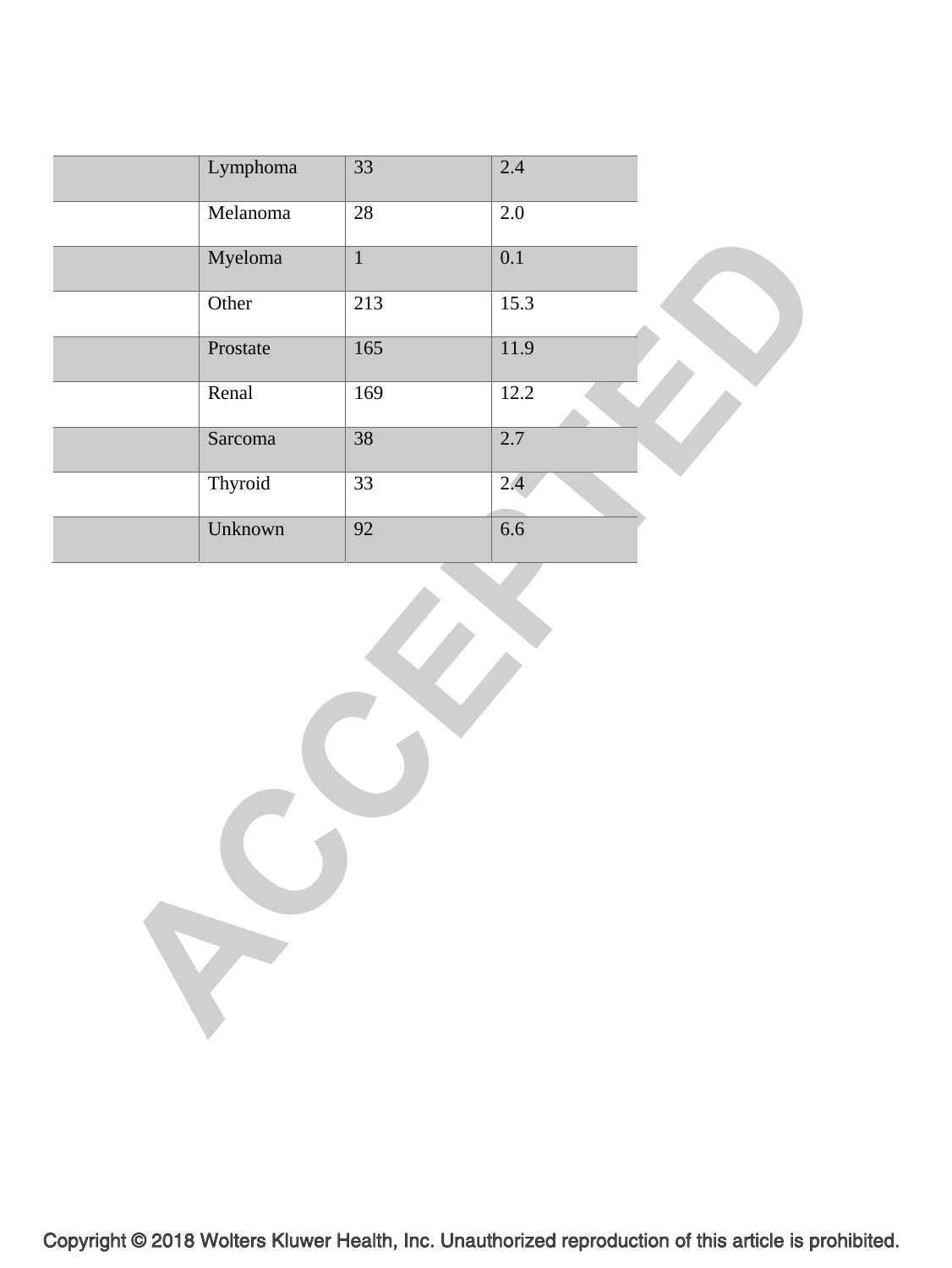Table 2: Results from the Cox proportional hazards model for each scoring system. \* denotes the reference category.

|                                                 | Number of | <b>Percentage of</b> | <b>HR</b> | 95%CI      | p-value |  |
|-------------------------------------------------|-----------|----------------------|-----------|------------|---------|--|
|                                                 | patients  | patients             |           |            |         |  |
| <b>Tokuhashi score category</b>                 |           |                      |           |            |         |  |
| $0-8$                                           | 620       | 44.8                 | 3.21      | 2.40; 4.24 | < 0.01  |  |
| $9-11$                                          | 523       | 37.8                 | 1.58      | 1.17; 2.14 | < 0.01  |  |
| $12 - 15*$                                      | 240       | 17.4                 |           |            |         |  |
| Bauer score category: Estimate I (conservative) |           |                      |           |            |         |  |
| <b>Supportive</b>                               | 273       | 20.2                 | 4.41      | 3.12; 6.22 | < 0.01  |  |
| <b>Palliative</b>                               | 889       | 65.7                 | 2.09      | 1.51; 2.90 | < 0.01  |  |
| <b>Local Control</b> *                          | 192       | 14.2                 |           |            |         |  |
|                                                 |           |                      |           |            |         |  |
| Bauer score category: Estimate II (optimistic)  |           |                      |           |            |         |  |
| <b>Supportive</b>                               | 61        | 4.5                  | 4.15      | 2.92; 5.90 | < 0.01  |  |
| <b>Palliative</b>                               | 625       | 46.2                 | 2.38      | 1.98; 2.86 | < 0.01  |  |
| <b>Local Control</b> *                          | 668       | 49.3                 |           |            |         |  |
| <b>Tomita score</b>                             |           |                      |           |            |         |  |
| $2 - 3 *$                                       | 514       | 36.8                 |           |            |         |  |
| $4 - 5$                                         | 280       | 20.0                 | 1.51      | 1.16; 1.97 | < 0.01  |  |
| $6 - 7$                                         | 306       | 21.9                 | 2.30      | 1.81; 2.91 | < 0.01  |  |
| $8 - 10$                                        | 297       | 21.3                 | 3.88      | 3.11; 4.85 | < 0.01  |  |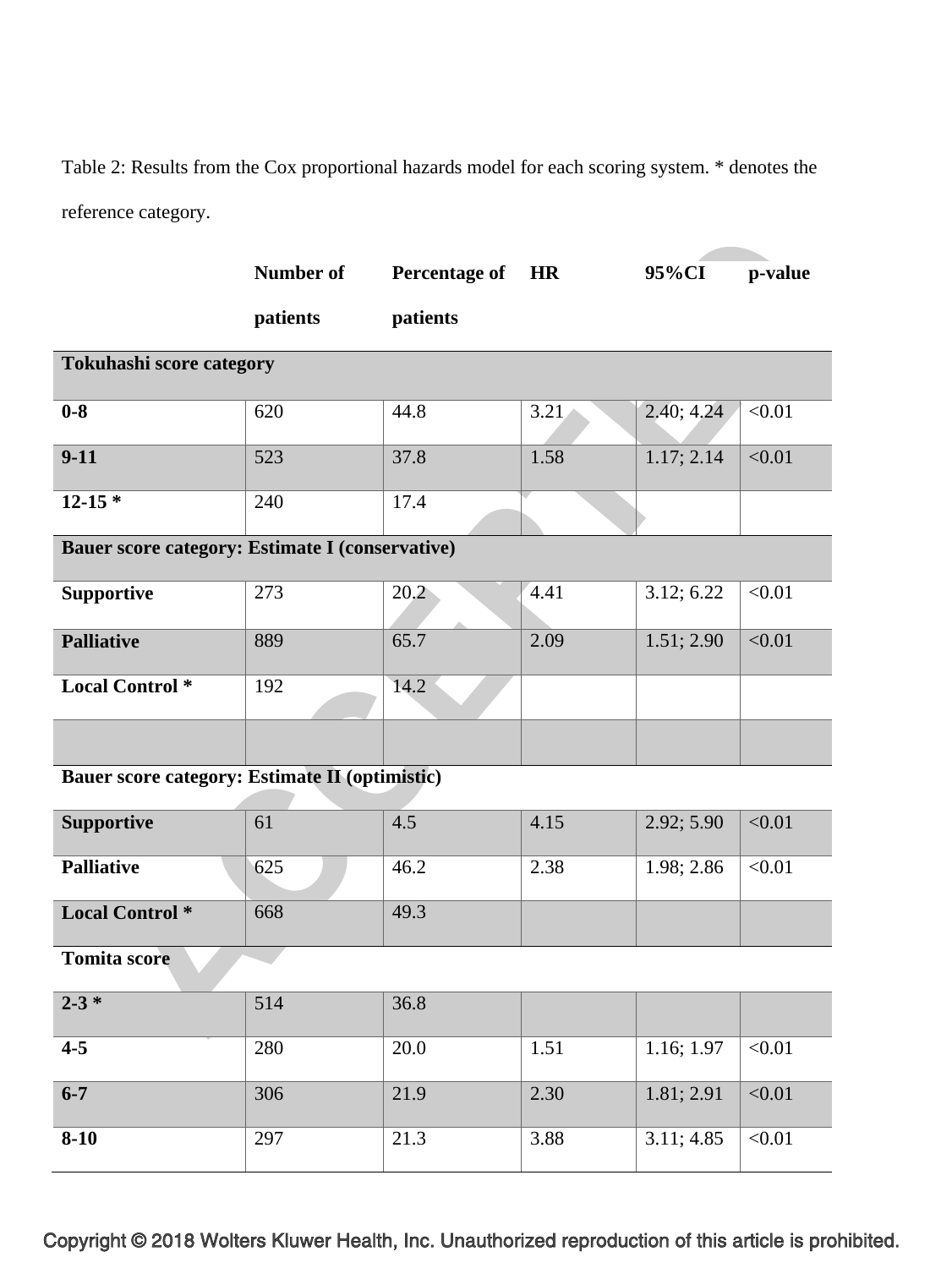# **Van der Linden category**   $A^*$  845 73.5 **B** 278 24.2 0.67 0.53; 0.84 <0.01 **C** 27 2.3 0.64 0.32; 1.23 0.18 **Rades category**

| <b>Extensive</b> *                             | 1268 | 93.8 |      |            |               |
|------------------------------------------------|------|------|------|------------|---------------|
| <b>Palliative</b>                              | 84   | 6.2  | 2.95 | 2.23; 3.89 | $<$ 0.01 $\,$ |
| $\mathbf{D}$ and $\mathbf{D}$ and $\mathbf{D}$ |      |      |      |            |               |

**Bollen category** 

| $A^*$                   | 139 | 11.7 |                   |            |         |
|-------------------------|-----|------|-------------------|------------|---------|
| $\, {\bf B}$            | 351 | 29.6 | $\overline{1.94}$ | 1.23; 3.03 | < 0.01  |
| $\overline{\mathbf{C}}$ | 401 | 33.8 | 3.84              | 2.49; 5.92 | < 0.01  |
| $\mathbf D$             | 295 | 24.9 | 5.92              | 3.82; 9.18 | $<0.01$ |
|                         |     |      |                   |            |         |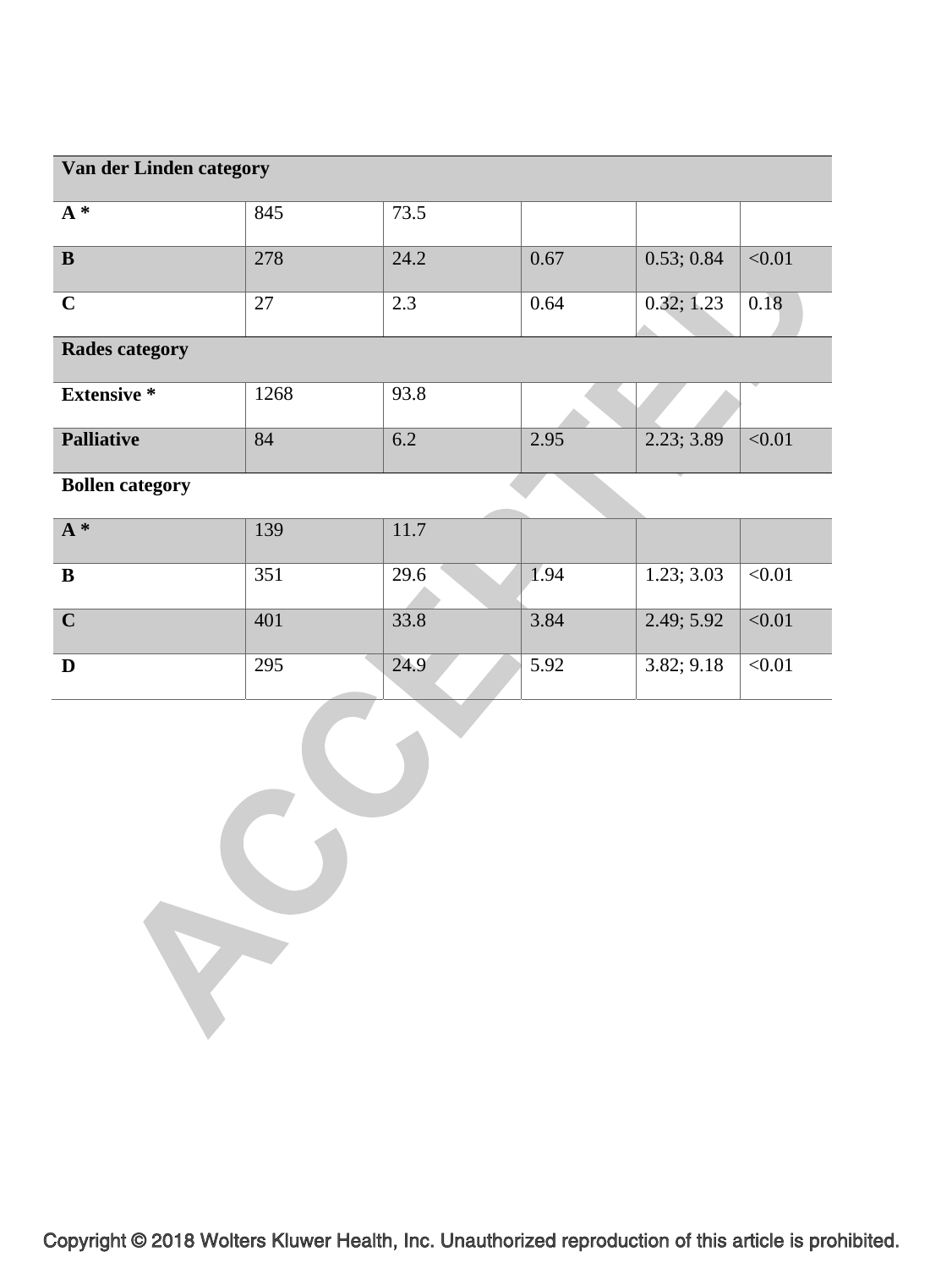# Table 3

Harrell's C-statistic for each prognostic scoring system and estimated survival. At 4 and 6 months survival data was calculated for the worst prognostic categories of each scoring system, and at 12 and 24 months, survival data was calculated for the patients in the best prognostic categories. **% Survival** 

| <b>Prognostic scoring</b> | Harrell's   | $\%$ Decease $\%$ |                   |            | % Survival % Survival |
|---------------------------|-------------|-------------------|-------------------|------------|-----------------------|
| system                    | C-statistic | dwithin 4         | <b>Deceased</b>   | at 12      | at $24$               |
|                           |             | months            | within 6          | months     | months                |
|                           |             | (worst)           | months            | (best      | (best                 |
|                           |             | prognosti         | (worst            | prognostic | prognostic            |
|                           |             | c groups)         | prognosti groups) |            | groups)               |

# **c groups)**

| <b>Tokuhashi</b>         | 0.62 | 26.3 | 34.5 | 83.0 | 76.8 |
|--------------------------|------|------|------|------|------|
| <b>Bauer</b> (estimate 1 | 0.60 | 29.9 | 38.9 | 84.7 | 79.1 |
| all patients with        |      |      |      |      |      |
| fracture)                |      |      |      |      |      |
| <b>Bauer</b> (estimate 2 | 0.62 | 41.9 | 50.0 | 80.0 | 72.9 |
| no patients with         |      |      |      |      |      |
| fracture)                |      |      |      |      |      |
| <b>Tomita</b>            | 0.65 | 35.1 | 45.0 | 80.7 | 74.8 |
| Van der Linden           | 0.55 | 14.8 | 14.8 | 64.2 | 57.9 |
| <b>Rades</b>             | 0.54 | 45.4 | 50.0 | 69.6 | 62.5 |